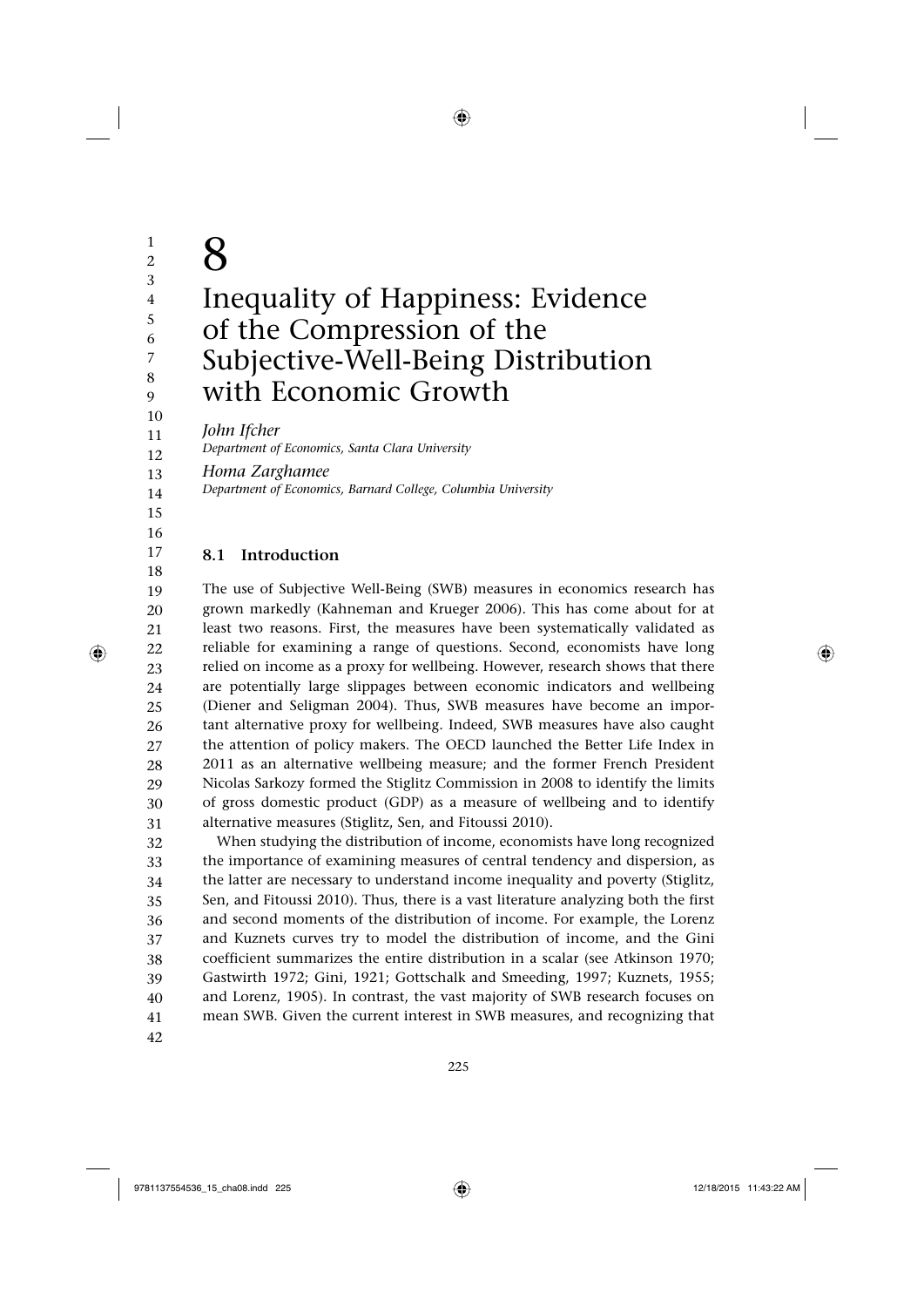the entire distribution of SWB merits study, we believe it is important to study SWB inequality (dispersion) as well as mean SWB.

In this paper, we contribute to the emerging SWB literature by investigating the relationship between economic growth and SWB inequality using data from the World Values Survey (WVS) and the World Bank's World Development Indicators (WDI). The results suggest that economic growth is inversely related to SWB inequality in cross-sectional analysis. There is also some evidence from time series analysis that countries that experience greater economic growth rates also experience the greater decreases in SWB inequality, although this pattern does not hold for two of the fastest-growing countries in the data set. This is important because it indicates that economic growth may reduce SWB inequality over time, even if it does not increase mean SWB. The paper proceeds as follows. Section II reviews the related literature. Section III describes the data. Section IV presents the results. Section V concludes. 10 12 13 14

## **8.2 Literature review**

The vastness of the income inequality literature illustrates the importance of studying income's distribution (for example, Atkinson 1970; Gastwirth 1972; Gini 1921; Gottschalk and Smeeding 1997; Lorenz 1905). In contrast, there are only a few papers that have studied SWB inequality.<sup>1</sup> Stevenson and Wolfers (2008b) examine trends in happiness inequality in the United States from 1972 to 2006 using the General Social Survey. They find that happiness inequality decreased during this period. The authors juxtapose their finding with the concurrent rise in income inequality in the United States but do not examine the relationship between happiness inequality and economic growth.

Easterlin (2012) studies SWB inequality in developed capitalist countries and in countries that transitioned from socialism to capitalism using the WVS. He finds that developed capitalist countries (with the exception of the Nordic welfare states) had greater SWB inequality than "Soviet-style" socialist countries before the transition. This pattern reverses after the transition, with the increase in SWB inequality in former socialist countries resulting from decreased SWB among low-income individuals. Easterlin et al. (2012) find the same pattern in China after the restructuring of state-owned enterprises (SOEs) and trimming of social safety nets. 27 28 29 30 31 32 33 34 35

Finally, Veenhoven (2005a) attempts to refute the "The Great U-Turn:" the return of social inequality in modern society.<sup>2</sup> Veenhoven examines trends in SWB inequality using the standard deviation of life satisfaction between 1973 and 2001 in Eurobarometer data. He shows that in that time period SWB inequality decreased. In his analysis, Veenhoven does not examine the relationship between SWB inequality and economic growth. He does, however, examine the relationships between SWB inequality and modernity using data 36 37 38 39 40 41 42

11

9781137554536\_15\_cha08.indd 226 781137554536\_15\_cha08.indd 226 781137554536\_15\_cha08.indd 12/18/2015 11:43:22 AM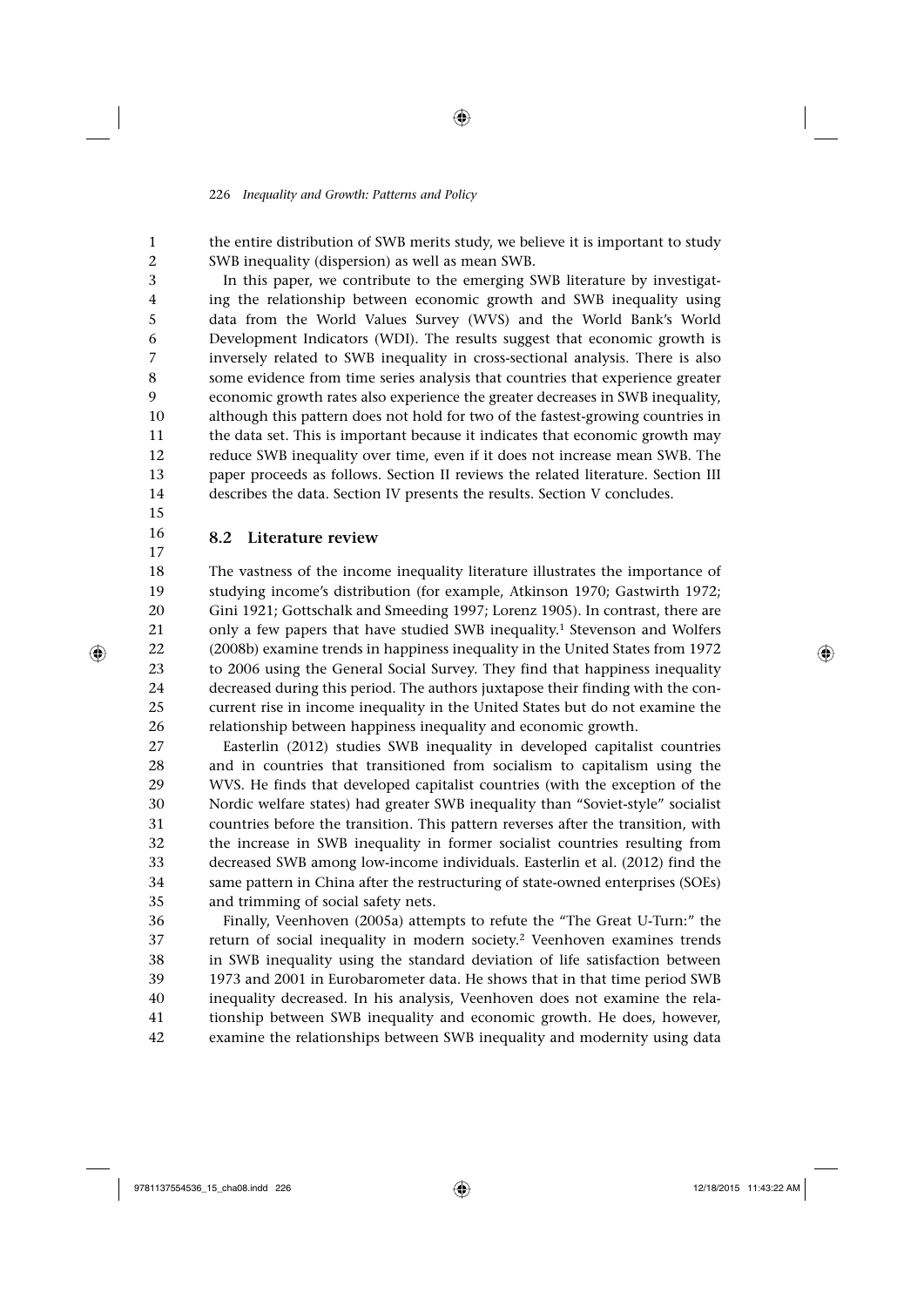from the WVS. To do so, he plots SWB inequality against several measures of modernity, such as purchasing power, freedom in private life, urbanization, and education. He concludes that as countries "modernize," SWB inequality decreases. His analysis, however, is limited to a cross-sectional analysis using only two waves of data from the WVS. Our paper builds upon Veenhoven's (2005a) paper in two important ways. First, we use all five waves of the WVS, and second, we compare SWB inequality and per capita GDP (GPDpc) using both cross-sectional and time-series analysis. This is important since, as discussed below, many researchers believe that the relationship between mean SWB and GDPpc is different in cross-section than in time-series. 1 2 3 4 5 6 7 8 9 10

⊕

Cross-sectional analysis indicates that there is a positive relationship between mean SWB and GDPpc within a country and also across countries (Easterlin 1974; Stevenson and Wolfers 2008a; and Stevenson and Wolfers 2013). That is, within a country, individuals with higher income have higher SWB, on average, than individuals with lower income; and countries with higher average income have higher mean SWB. However, many researchers believe that this relationship vanishes in time series; this is the "Easterlin Paradox," introduced in Easterlin (1974) (see also Easterlin 1995; Easterlin 2013; and Easterlin et al. 2010). Various explanations have been proposed for the divergent results, for example, that relative income, not absolute income, is associated with SWB, or that individuals adapt to higher income over time. After the publication of the Easterlin Paradox, a heated debate has developed regarding the validity of Easterlin's finding, as many find it hard to believe that mean SWB does not increase with per capita income within a country over time. To determine if the paradox exists, the important variable to consider appears to be the time frame of the analysis. When Easterlin first proposed the paradox, he found that in long-term time series, the correlation between mean happiness and per capita income disappeared. A thorough critique of the paradox is by Stevenson and Wolfers (2008a), who examine multiple shorter time series to demonstrate that the association between mean happiness and per capita income does exist. The main difference between these two analyses is that Stevenson and Wolfers consider shorter time series and Easterlin considers longer time series. It is important to note that the existence of the Easterlin Paradox is a subject of active debate (for example, Stevenson and Wolfers 2008a; Stevenson and Wolfers 2013; and Easterlin et al. 2010). For the purpose of this paper, we can remain agnostic. 11 12 13 14 15 16 17 18 19 20 21 22 23 24 25 26 27 28 29 30 31 32 33 34 35 36

We contribute to the SWB inequality literature by performing a systematic analysis of the relationship between SWB inequality and economic growth. We examine the relationship between SWB inequality and economic growth in both a cross-sectional and time series analysis. Because our results are for the most part consistent across these two analyses, they do not present the challenge that the Easterlin paradox does. Our research also suggests that, despite 37 38 39 40 41 42

9781137554536\_15\_cha08.indd 227 7812137554536\_15\_cha08.indd 227 781211872015 11:43:22 AM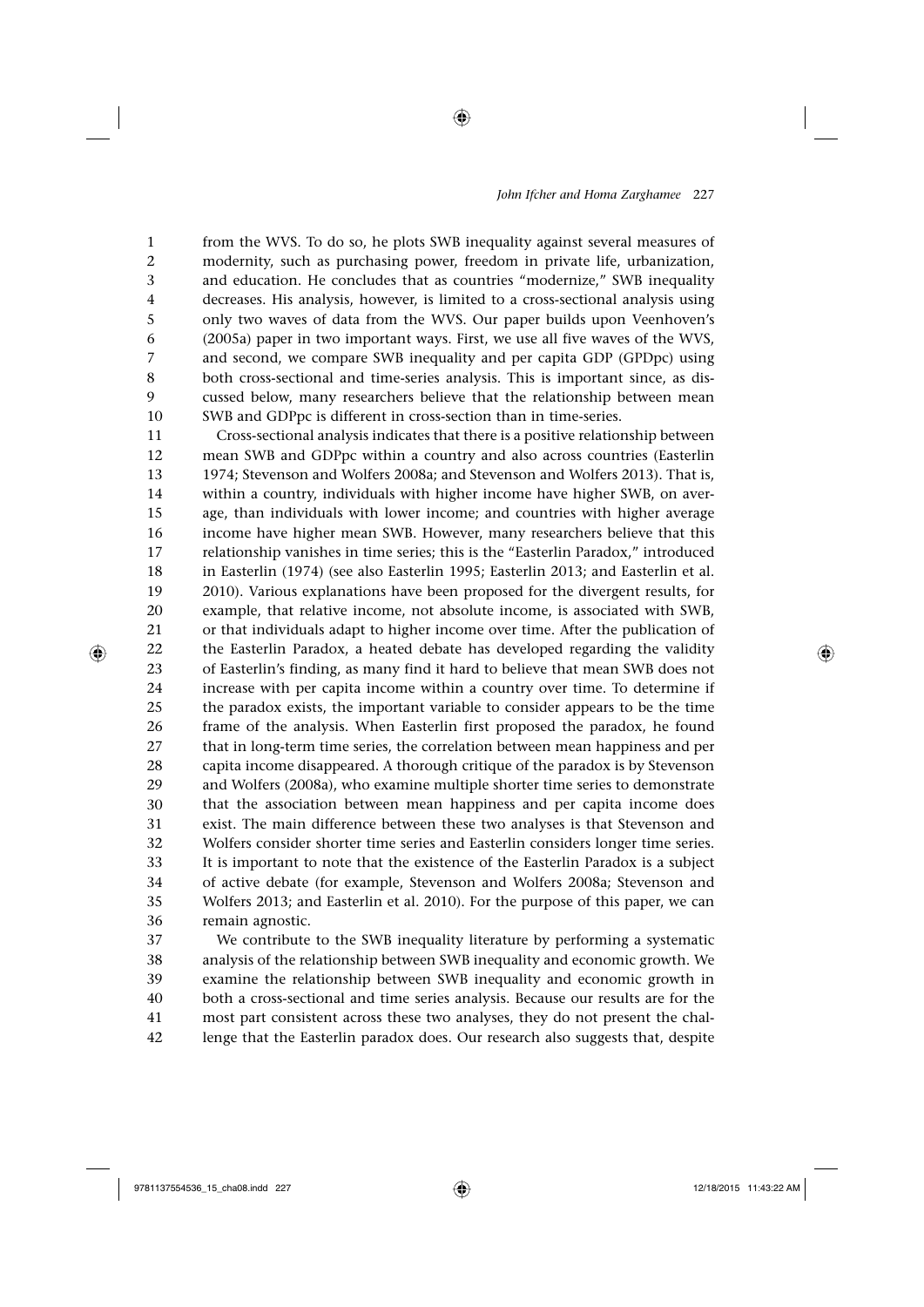the controversy the Easterlin paradox presents, there may be an additional benefit from increasing per capita income within a country: namely, decreasing SWB inequality.

## **8.3 Data**

The SWB data for this study come from the WVS, the most comprehensive data set, in terms of years and countries covered, available for studying SWB. It has been administered five times. The first wave, administered between 1981 and 1984, includes 21 countries and the fifth wave, administered between 2005 and 2008, includes 56 countries. In total, there are over 350,000 respondents; the survey has been administered in 98 countries at least once; and there are 248 country-wave pairs (for example, the United States – Wave 1).

The WVS includes a standard Life-Satisfaction (LS) question as well as a happiness question. The former asks: "All things considered, how satisfied are you with your life as a whole these days?" where "1" is defined as "dissatisfied" and "10" is defined as "satisfied;" Figure 8.1a presents a histogram of the LS data. Like Veenhoven's study, our analysis uses the standard deviation of the LS question rather than the happiness question. Its response scale is larger (10 possible responses versus 4) and the standard deviation is greater than is the standard deviation of happiness (2.45 versus 0.74). Further, the LS question is believed to be better for making cross-country comparisons than the happiness question (Di Tella et al. 2010). Of the 248 country-wave pairs in the WVS, there is LS data for 246; LS data are missing for Korea 1996 and Pakistan 1997. Also, Indian LS data is considered invalid and is dropped, as the response scale changed between waves (Easterlin and Sawangfa 2010). This leaves 242 country-wave pairs.

The unit of analysis throughout the study is the country-wave pair. For each country-wave pair, we calculate the mean and Standard Deviation of LS  $(SD_{IS})$ . The latter is our measure of SWB inequality.<sup>3</sup> Figure 8.1b presents a histogram of the standard deviation of LS by country-wave pair. For each country-wave pair, we also calculate the percentage of respondents who are female, married, not parents, unemployed, and did not complete high school as well as the mean age. 28 29 30 31 32 33 34

The GDPpc data come from the World Bank's WDI. All GDPpc figures are in 2000 U.S. dollars. Of the 242 country-wave pairs in the analysis, there are GDPpc data for 237. GDPpc data are missing for Northern Ireland 1981, 1990, and 1999, and Taiwan 1994 and 2006; the World Bank does not recognize the countries for political reasons. We drop these country-wave pairs. 35 36 37 38 39

Finally, given that we are studying SWB inequality and that SWB inequality might be related to income inequality, we attempt to collect data regarding income inequality for the country-wave pairs in our data set. There is income 40 41 42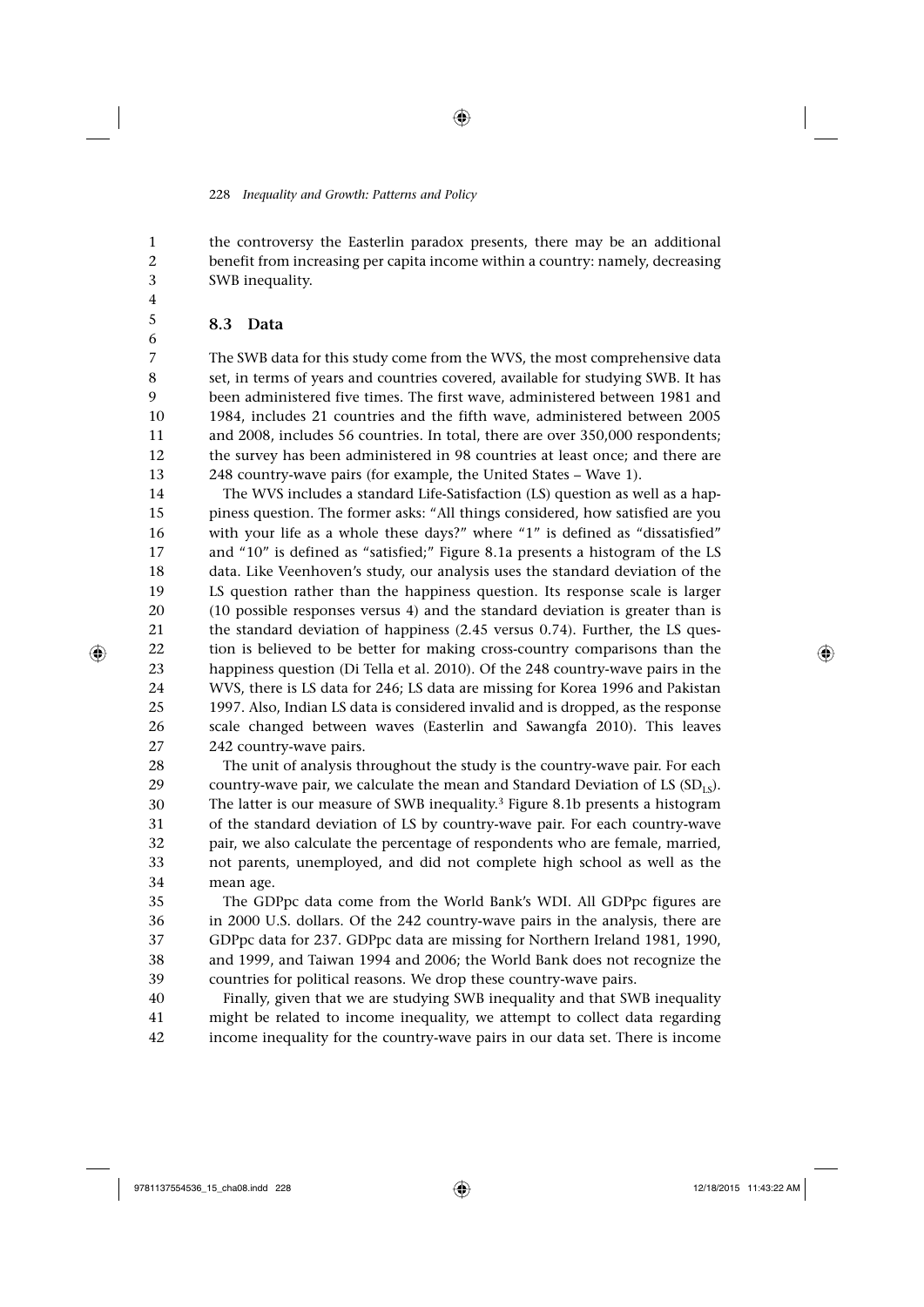



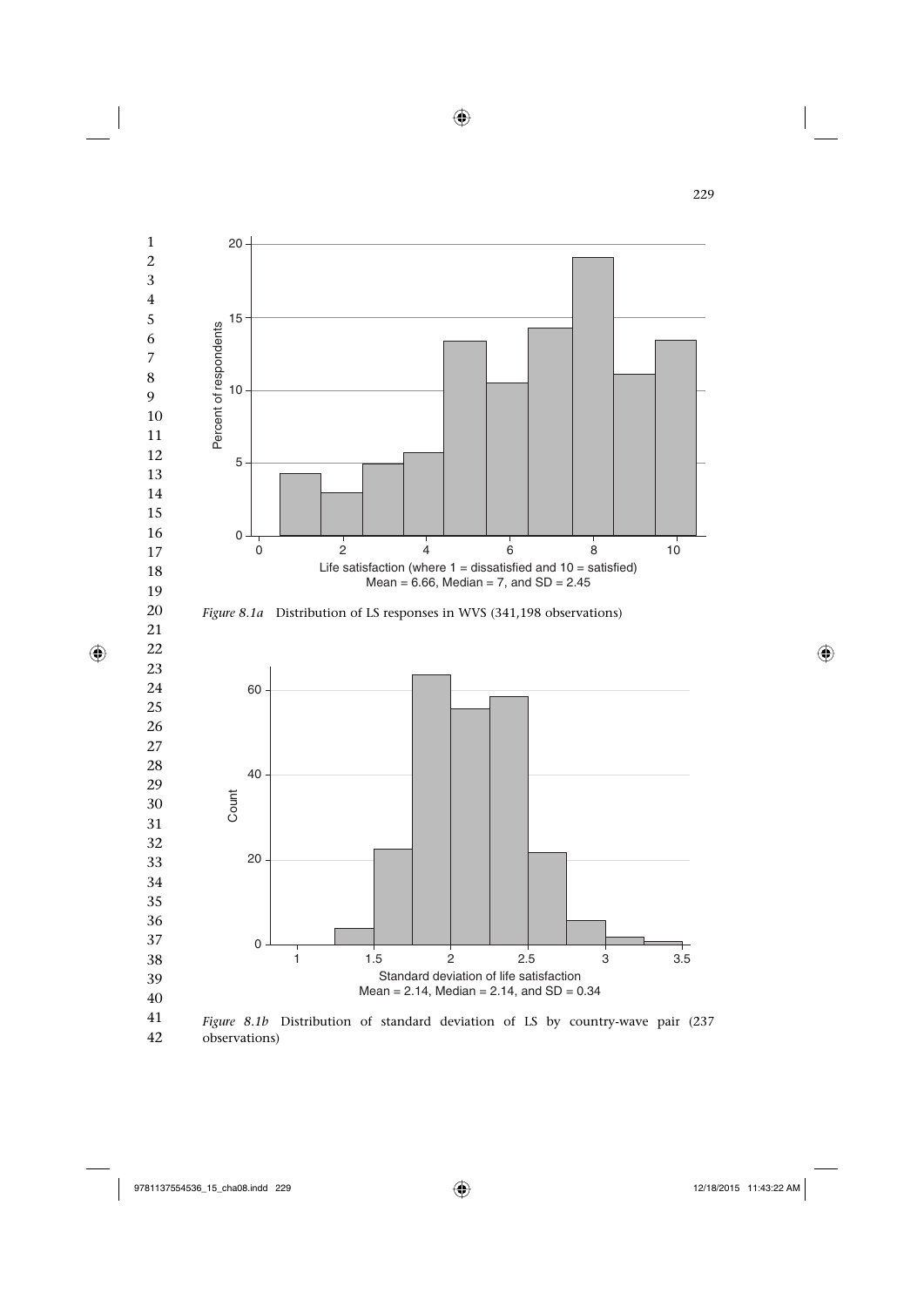inequality data (Gini coefficient) in the WDI for only 127 of the country-wave pairs, and we could not find a more complete source of income inequality data than the WDI. Thus, we use the Gini coefficient to measure income inequality only as a robustness check. As our primary measure of income inequality, we use, for each country-wave pair, the standard deviation of WVS respondents' self-reported income decile into which their household falls. We have this measure of income inequality for 227 country-wave pairs; it is missing for the following pairs: Argentina 1984 & 2006; Finland 1981; Hungary 1982 & 1998; Jordan 2007; Philippines 1996; Portugal 1999; Slovenia 1995; and Sweden 1990.

⊕

Table 8.1 presents the countries that are included in the data set, sorted by the average  $SD_{LS}$  across all the waves; it also shows for each country the number of WVS waves that were administered, the first and last year the WVS was administered, and the mean of LS and GDPpc across all the waves. Interestingly, the vast majority of the countries with the lowest (highest)  $SD_{LS}$ have high (low) GDPpc; the mean GDPpc of the 20 countries with the smallest (greatest)  $SD_{LS}$  is above \$20,000 (below \$2,000). Pakistan is a clear exception to this pattern; it has the lowest  $SD_{LS}$ , 1.46, and has an average GDPpc of \$526. Further, the  $SD_{LS}$  decreases (and GDPpc increases), as one progressively restricts the sample to OECD countries to country-wave pairs with GDPpc greater than \$10,000 and \$20,000; Table 8.2 presents the mean  $SD_{LS}$ , LS, and other characteristics for country-wave pairs).



⊕

|  |  |  | <i>Table 8.1</i> Countries in WVS sorted by the standard deviation of life satisfaction $(n=97)$ |  |
|--|--|--|--------------------------------------------------------------------------------------------------|--|
|--|--|--|--------------------------------------------------------------------------------------------------|--|

| Country                               |                | Administered         |              |            | Across all wave |                           |
|---------------------------------------|----------------|----------------------|--------------|------------|-----------------|---------------------------|
|                                       | # waves        | <b>First</b><br>year | Last<br>year | Mean<br>LS | SD of<br>LS     | <b>GDPpc</b><br>(2000usd) |
| Pakistan^                             | 2              | 1997                 | 2001         | 4.85       | 1.46            | 526                       |
| Netherlands <sup>^^^^</sup>           | 4              | 1981                 | 2006         | 7.77       | 1.48            | 20,986                    |
| Iceland <sup>^^^^</sup>               | 3              | 1984                 | 1999         | 8.04       | 1.60            | 26,674                    |
| Andorra^^^^                           | 1              | 2005                 | 2005         | 7.14       | 1.62            | 20,783                    |
| Finland^^^^                           | 5              | 1981                 | 2005         | 7.81       | 1.65            | 21,002                    |
| Switzerland^^^^                       | 3              | 1989                 | 2007         | 8.10       | 1.73            | 34,130                    |
| Sweden^^^^                            | 5              | 1982                 | 2006         | 7.82       | 1.75            | 25,133                    |
| Norway^^^^                            | 4              | 1982                 | 2008         | 7.80       | 1.75            | 31,561                    |
| Canada <sup>^^^^</sup>                | $\overline{4}$ | 1982                 | 2006         | 7.82       | 1.77            | 21,370                    |
| Malaysia                              | 1              | 2006                 | 2006         | 6.84       | 1.79            | 4,792                     |
| Singapore^^^^                         | 1              | 2002                 | 2002         | 7.24       | 1.80            | 22,571                    |
| Thailand <sup>^^^^</sup>              | 1              | 2007                 | 2007         | 7.21       | 1.81            | 2,592                     |
| Australia <sup>^^^^</sup>             | 3              | 1981                 | 2005         | 7.59       | 1.81            | 18,623                    |
| Northern Ireland <sup>^^</sup> , ^^^^ | 3              | 1981                 | 1999         | 7.85       | 1.82            |                           |

(*continued*)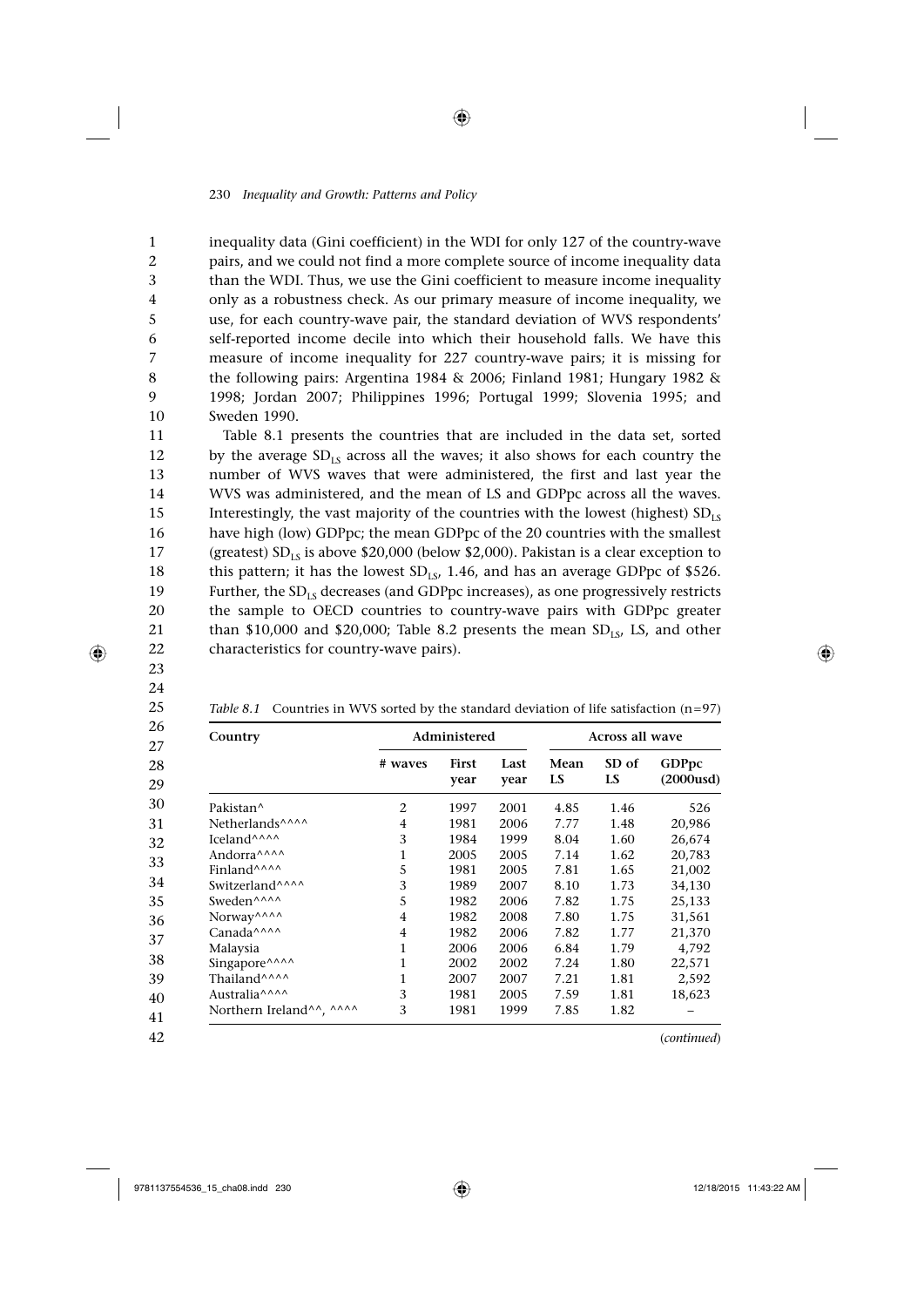| Table 8.1<br>Continued |
|------------------------|
|                        |

| Country                        |                         | Administered  |              |            | Across all wave |                    |
|--------------------------------|-------------------------|---------------|--------------|------------|-----------------|--------------------|
|                                | # waves                 | First<br>year | Last<br>year | Mean<br>LS | SD of<br>LS     | GDPpc<br>(2000usd) |
| Malta^^^^                      | 3                       | 1983          | 1999         | 8.15       | 1.84            | 7,079              |
| Denmark^^^^                    | 3                       | 1981          | 1999         | 8.21       | 1.85            | 24,239             |
| Spain^^^^                      | 5                       | 1981          | 2007         | 6.94       | 1.86            | 12,468             |
| Japan^^^^^                     | 5                       | 1981          | 2005         | 6.64       | 1.86            | 33,814             |
| Luxembourg                     | $\mathbf{1}$            | 1999          | 1999         | 7.81       | 1.87            | 43,421             |
| United Kingdom <sup>^^^^</sup> | 5                       | 1981          | 2006         | 7.52       | 1.87            | 22,304             |
| United States^^^^              | 5                       | 1982          | 2006         | 7.60       | 1.88            | 30,375             |
| Austria^^^^                    | $\overline{c}$          | 1990          | 1999         | 7.95       | 1.88            | 21,188             |
| Ireland^^^^                    | 3                       | 1981          | 1999         | 7.96       | 1.88            | 15,894             |
| Hong Kong^^^^                  | $\mathbf{1}$            | 2005          | 2005         | 6.41       | 1.93            | 30,395             |
| Germany <sup>^^^^</sup>        | 5                       | 1981          | 2006         | 7.10       | 1.94            | 20,719             |
| Belgium^^^^                    | 3                       | 1981          | 1999         | 7.47       | 1.94            | 18,745             |
| New Zealand^^^^                | $\overline{c}$          | 1998          | 2004         | 7.80       | 1.95            | 13,513             |
| Colombia                       | $\overline{c}$          | 1997          | 2005         | 8.31       | 1.97            | 2,579              |
| Vietnam                        | $\overline{c}$          | 2001          | 2006         | 6.81       | 1.98            | 500                |
| France^^^^^                    | $\overline{4}$          | 1981          | 2006         | 6.84       | 1.99            | 19,739             |
| Ethiopia^^^^                   | $\mathbf{1}$            | 2007          | 2007         | 4.99       | 2.01            | 175                |
| Taiwan^^, ^^^^^                | $\overline{c}$          | 1994          | 2006         | 6.61       | 2.02            | $\equiv$           |
| Cyprus <sup>^^^^</sup>         | $\mathbf{1}$            | 2006          | 2006         | 7.35       | 2.03            | 14,719             |
| Albania                        | $\overline{c}$          | 1998          | 2002         | 4.97       | 2.03            | \$1,167            |
| Portugal <sup>^^^^</sup>       | $\overline{c}$          | 1990          | 1999         | 7.05       | 2.05            | 9,609              |
| Czech Republic^^^,^^^^^        | 3                       | 1990          | 1999         | 6.72       | 2.06            | 5,301              |
| Uruguay                        | $\overline{c}$          | 1996          | 2006         | 7.30       | 2.07            | 7,127              |
| Guatemala                      | $\mathbf{1}$            | 2005          | 2005         | 7.95       | 2.09            | 1,762              |
| Puerto Rico^^^^                | $\overline{c}$          | 1995          | 2001         | 8.30       | 2.09            | 15,178             |
| Italy^^^^                      | $\overline{4}$          | 1981          | 2005         | 7.00       | 2.10            | 16,971             |
| Mexico^^^^^                    | 5                       | 1981          | 2005         | 7.86       | 2.10            | 5,515              |
| Indonesia <sup>^^^^</sup>      | $\overline{c}$          | 2001          | 2006         | 6.93       | 2.11            | 905                |
| Slovenia <sup>^^^</sup>        | 4                       | 1992          | 2005         | 6.81       | 2.11            | 9,184              |
| Rwanda^^^^                     | $\mathbf{1}$            | 2007          | 2007         | 4.97       | 2.11            | 290                |
| Argentina                      | 5                       | 1984          | 2006         | 7.19       | 2.13            | 7,348              |
| Chile                          | $\overline{\mathbf{4}}$ | 1990          | 2005         | 7.21       | 2.14            | 4,530              |
| Morocco                        | $\overline{c}$          | 2001          | 2007         | 5.66       | 2.17            | 1,499              |
| Israel                         | $\mathbf{1}$            | 2001          | 2001         | 7.03       | 2.17            | 19,366             |
| Burkina Faso^^^^^              | $\mathbf{1}$            | 2007          | 2007         | 5.57       | 2.18            | 260                |
| Greece                         | $\mathbf{1}$            | 1999          | 1999         | 6.67       | 2.19            | 11,043             |
| Estonia^^^                     | 3                       | 1990          | 1999         | 5.64       | 2.20            | 3,535              |
| Korea (South)^, ^^^^           | 5                       | 1982          | 2005         | 6.16       | 2.20            | 9,247              |
| Bangladesh                     | $\overline{2}$          | 1996          | 2002         | 6.09       | 2.21            | 324                |
| Belarus^^^                     | 3                       | 1990          | 2000         | 4.89       | 2.22            | 1,211              |
| Croatia                        | $\overline{c}$          | 1996          | 1999         | 6.43       | 2.22            | 4,421              |
| Trinidad And Tobago^^^^^       | $\mathbf{1}$            | 2006          | 2006         | 7.26       | 2.23            | 10,217             |
| Saudi Arabia^^^^               | $\mathbf{1}$            | 2003          | 2003         | 7.28       | 2.27            | 9,266              |
| Azerbaijan                     | $\mathbf{1}$            | 1997          | 1997         | 5.39       | 2.29            | 513                |

42

 $\bigoplus$ 

(*continued*)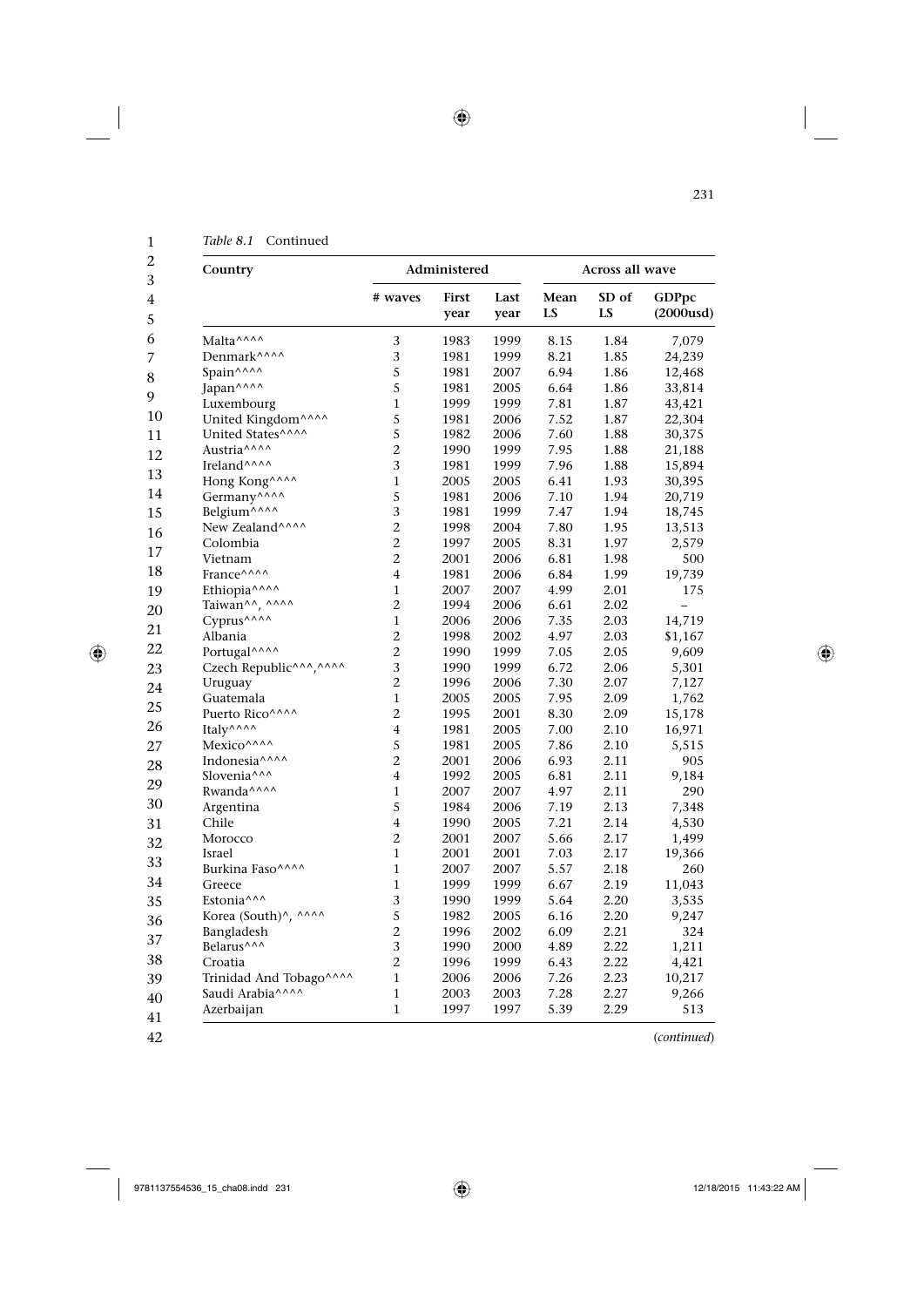# 232

# 1 *Table 8.1* Continued

| Country                      |                         | Administered  |              |            | Across all wave |                    |
|------------------------------|-------------------------|---------------|--------------|------------|-----------------|--------------------|
|                              | # waves                 | First<br>year | Last<br>year | Mean<br>LS | SD of<br>LS     | GDPpc<br>(2000usd) |
| Slovak Republic^^^, ^^^^     | 3                       | 1990          | 1999         | 6.24       | 2.29            | 5,236              |
| Bosnia And Herzegovina^^^^   | $\overline{c}$          | 1998          | 2001         | 5.61       | 2.30            | 1,407              |
| Serbia^^^^                   | 3                       | 1996          | 2006         | 5.77       | 2.31            | 1,368              |
| Poland <sup>^^</sup> , ^^^   | 4                       | 1989          | 2005         | 6.55       | 2.32            | 4,112              |
| Moldova                      | 3                       | 1996          | 2006         | 4.58       | 2.33            | 427                |
| China^^^, ^^^^^              | $\overline{4}$          | 1990          | 2007         | 6.85       | 2.35            | 970                |
| Latvia^^^                    | 3                       | 1990          | 1999         | 5.29       | 2.35            | 3,148              |
| Peru                         | 3                       | 1996          | 2008         | 6.61       | 2.35            | 2,309              |
| Armenia                      | $\mathbf{1}$            | 1997          | 1997         | 4.32       | 2.37            | 520                |
| Hungary^^^, ^^^^^            | $\overline{\mathbf{4}}$ | 1982          | 1999         | 6.15       | 2.39            | 4,103              |
| Ukraine                      | 3                       | 1996          | 2006         | 4.77       | 2.39            | 747                |
| Brazil                       | 3                       | 1991          | 2006         | 7.39       | 2.40            | 3,712              |
| Iran^^^^^                    | $\overline{c}$          | 2000          | 2007         | 6.40       | 2.41            | 1,861              |
| Bulgaria^^^                  | $\overline{4}$          | 1990          | 2006         | 5.10       | 2.41            | 1,697              |
| Iraq^^^^^                    | $\overline{c}$          | 2004          | 2006         | 4.84       | 2.41            | 711                |
| El Salvador                  | $\mathbf{1}$            | 1999          | 1999         | 7.50       | 2.43            | 2,174              |
| Georgia                      | $\overline{2}$          | 1996          | 2008         | 4.82       | 2.43            | 891                |
| Philippines                  | $\overline{c}$          | 1996          | 2001         | 6.75       | 2.44            | 951                |
| Macedonia                    | $\overline{c}$          | 1998          | 2001         | 5.41       | 2.45            | 1,673              |
| Dominican Republic           | $\mathbf{1}$            | 1996          | 1996         | 7.13       | 2.47            | 2,227              |
| Uganda                       | $\mathbf{1}$            | 2001          | 2001         | 5.65       | 2.47            | 258                |
| Russian Federation ^^^, ^^^^ | 4                       | 1990          | 2006         | 5.16       | 2.48            | 2,120              |
| Romania^^^                   | 4                       | 1993          | 2005         | 5.43       | 2.49            | 1,767              |
| Zambia^^^^                   | $\mathbf{1}$            | 2007          | 2007         | 6.06       | 2.50            | 374                |
| Turkey^^^^                   | 4                       | 1990          | 2007         | 6.41       | 2.50            | 3,992              |
| Nigeria                      | 3                       | 1990          | 2000         | 6.68       | 2.52            | 362                |
| Lithuania <sup>^^^</sup>     | 3                       | 1990          | 1999         | 5.40       | 2.54            | 3,458              |
| South Africa^^^^             | 5                       | 1982          | 2007         | 6.62       | 2.56            | 3,279              |
| Kyrgyz Republic              | $\mathbf{1}$            | 2003          | 2003         | 6.48       | 2.57            | 306                |
| Mali                         | $\mathbf{1}$            | 2007          | 2007         | 6.09       | 2.59            | 287                |
| Ghana                        | $\mathbf{1}$            | 2007          | 2007         | 6.12       | 2.63            | 313                |
| Jordan                       | $\overline{c}$          | 2001          | 2007         | 6.40       | 2.65            | 2,091              |
| Venezuela                    | $\overline{c}$          | 1996          | 2000         | 7.12       | 2.75            | 4,912              |
| Zimbabwe^^^^                 | $\mathbf{1}$            | 2001          | 2001         | 3.95       | 2.79            | 576                |
| Algeria                      | $\mathbf{1}$            | 2002          | 2002         | 5.67       | 2.86            | 1,874              |
| Egypt^^^^^                   | $\overline{2}$          | 2000          | 2008         | 5.57       | 3.02            | 1,604              |
| Tanzania                     | $\mathbf{1}$            | 2001          | 2001         | 3.87       | 3.22            | 283                |

^ Missing LS data from WVS: Korea 1996; and Pakistan 1997.

^^ Missing GDPpc from WDI: Northern Ireland 1981, 1990, & 1999; and Taiwan 1994 & 2006. Poland 1989 GDPpc data from 1990 (1989 data missing).

^^^ Transition country. 38

^^^^ Missing Gini coefficient from WDI for at least one wave.

37

 $\bigoplus$ 

42

<sup>39</sup> 40

<sup>41</sup>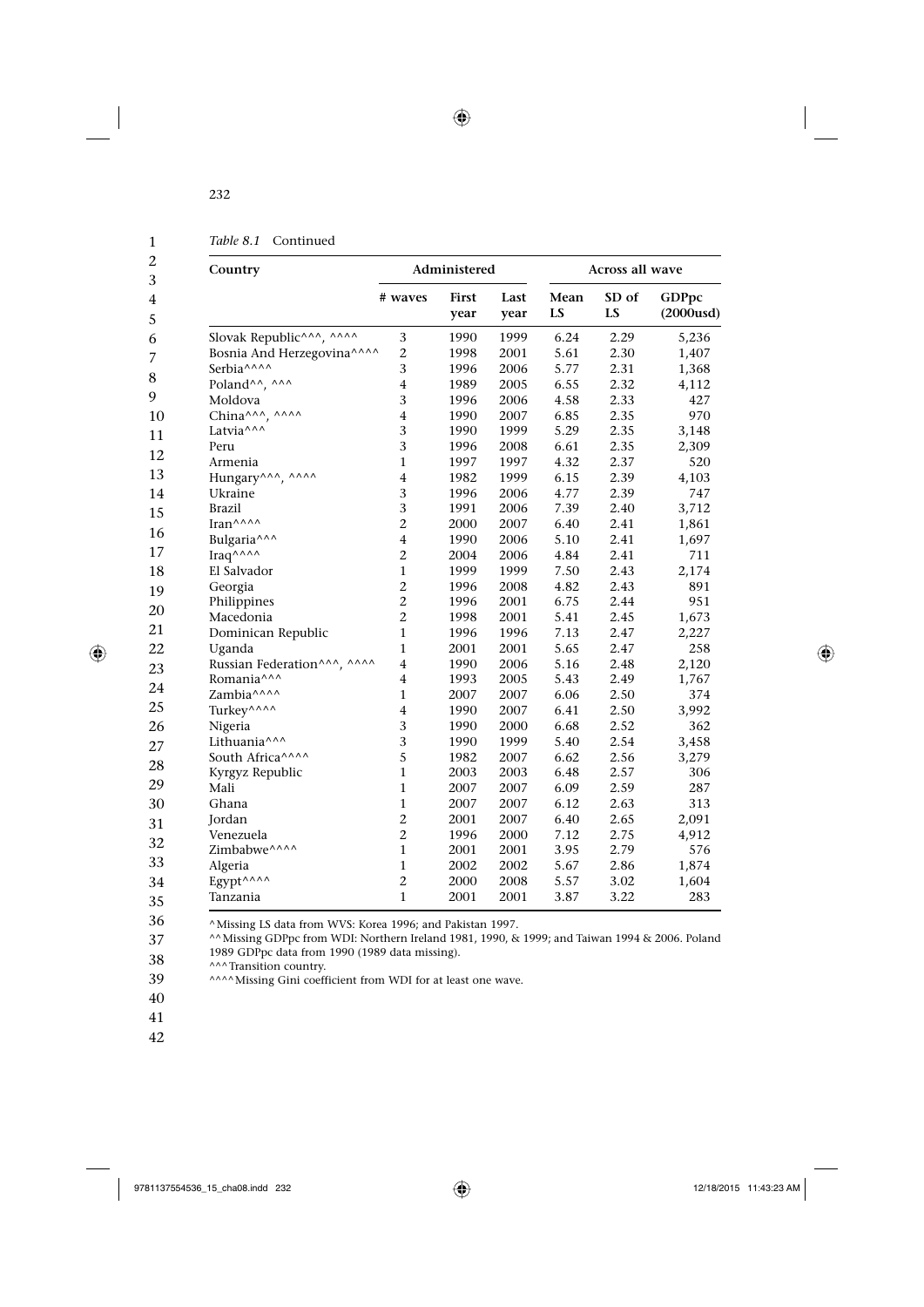|                                | All $(1)$ |        | OECD(2)  |        | GDPpc ><br>\$10,000(3) |        | GDPpc<br>\$20,000(4) |        |
|--------------------------------|-----------|--------|----------|--------|------------------------|--------|----------------------|--------|
| Mean LS                        | 6.69      | (0.07) | 7.23     | (0.06) | 7.48                   | (0.05) | 7.55                 | (0.07) |
| $SD_{TS}$                      | 2.14      | (0.02) | 1.96     | (0.02) | 1.85                   | (0.02) | 1.80                 | (0.02) |
| GDPpc (in 2000usd)             | \$10,283  | (691)  | \$17,154 | (945)  | \$22,201               | (813)  | \$27,509             | (848)  |
| Income inequality <sup>+</sup> | 2.22      | (0.03) | 2.37     | (0.04) | 2.41                   | (0.04) | 2.50                 | (0.06) |
| Age                            | 42.07     | (0.39) | 44.00    | (0.47) | 44.56                  | (0.55) | 45.73                | (0.88) |
| Female                         | 0.52      | (0.00) | 0.52     | (0.00) | 0.53                   | (0.00) | 0.52                 | (0.00) |
| Married                        | 0.58      | (0.01) | 0.58     | (0.01) | 0.57                   | (0.01) | 0.56                 | (0.01) |
| No children                    | 0.25      | (0.01) | 0.23     | (0.01) | 0.25                   | (0.01) | 0.27                 | (0.02) |
| Unemployed                     | 0.08      | (0.00) | 0.05     | (0.00) | 0.05                   | (0.00) | 0.05                 | (0.00) |
| Did not complete high school   | 0.45      | (0.01) | 0.45     | (0.02) | 0.41                   | (0.03) | 0.43                 | (0.03) |
| Number of countries            | 93        |        | 34       |        | 32                     |        | 21                   |        |
| Number of country-wave pairs   | 237       |        | 120      |        | 90                     |        | 50                   |        |

*Table 8.2* Mean characteristics by country-wave pairs

Standard error in parenthesis.

<sup>+</sup> Standard deviation of reported income deciles

### **8.4 Results**

To examine the relationship between SWB inequality and income we first treat the data as repeated cross-sections. This analysis provides strong evidence that the two are negatively correlated, indicating that countries with higher income have lower SWB inequality. Next, we treat the data as time series. This analysis provides some evidence that countries with the greatest economic growth rates experience the greatest decrease in SWB inequality. However, the time series analysis is far from conclusive.

### **A Cross-section analysis**

Figure 8.2a plots the  $SD_{LS}$  and the Natural Log of GDPpc (LGDPpc) for each country-wave pair. There appears to be a negative relationship. That is,  $SD_{LS}$  is smaller in country-wave pairs with greater LGDPpc (Figure 8.2b illustrates that the relationship is similar but less linear when one compares  $SD_{LS}$  and  $GDPpc$ ). Given that log income is generally used when studying the relationship between mean SWB and income, we use LGDPpc in the subsequent analysis, unless noted otherwise. 28 30 32 33 34 35

To estimate the relationship between SWB inequality and income, an equation of the following form is estimated:

$$
\frac{38}{39}
$$

36 37

29

⊕

31

40

$$
SD_{c-w}^{LS} = a LGDPpc_{c-w} + \beta \bullet X_{c-w} + \varepsilon_{c-w}
$$
 (1)

*where SD<sup>LS</sup><sub>c−w</sub> is the SD<sub>LS</sub> for each country-wave pair, <i>c−w; LGDPpc<sub>c−w</sub>* is the natural log of GDPpc in 2000 US dollars for each *c*−*w* pair; and  $X_{c-w}$  is a matrix of 41 42

9781137554536\_15\_cha08.indd 233 781137554536\_15\_cha08.indd 233 781137554536\_15\_cha08.indd 12/18/2015 11:43:23 AM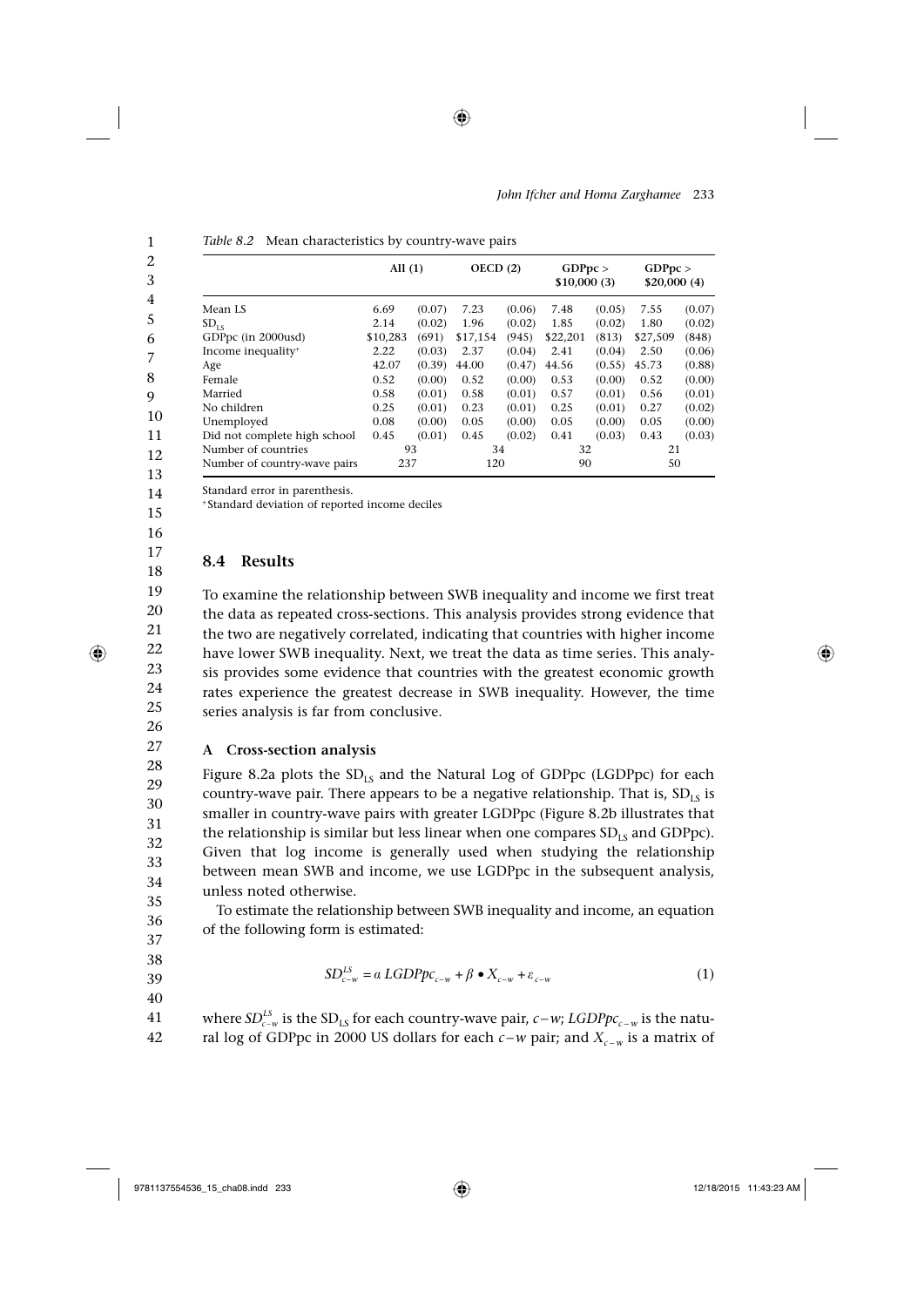



*Figure 8.2a* Scatterplot of standard deviation of life satisfaction and natural log of per capita GDP (in 2000USD)



*Figure 8.2b* Scatterplot of standard deviation of life satisfaction and gross domestic product per capita (in 2000USD) 

 $\bigoplus$ 

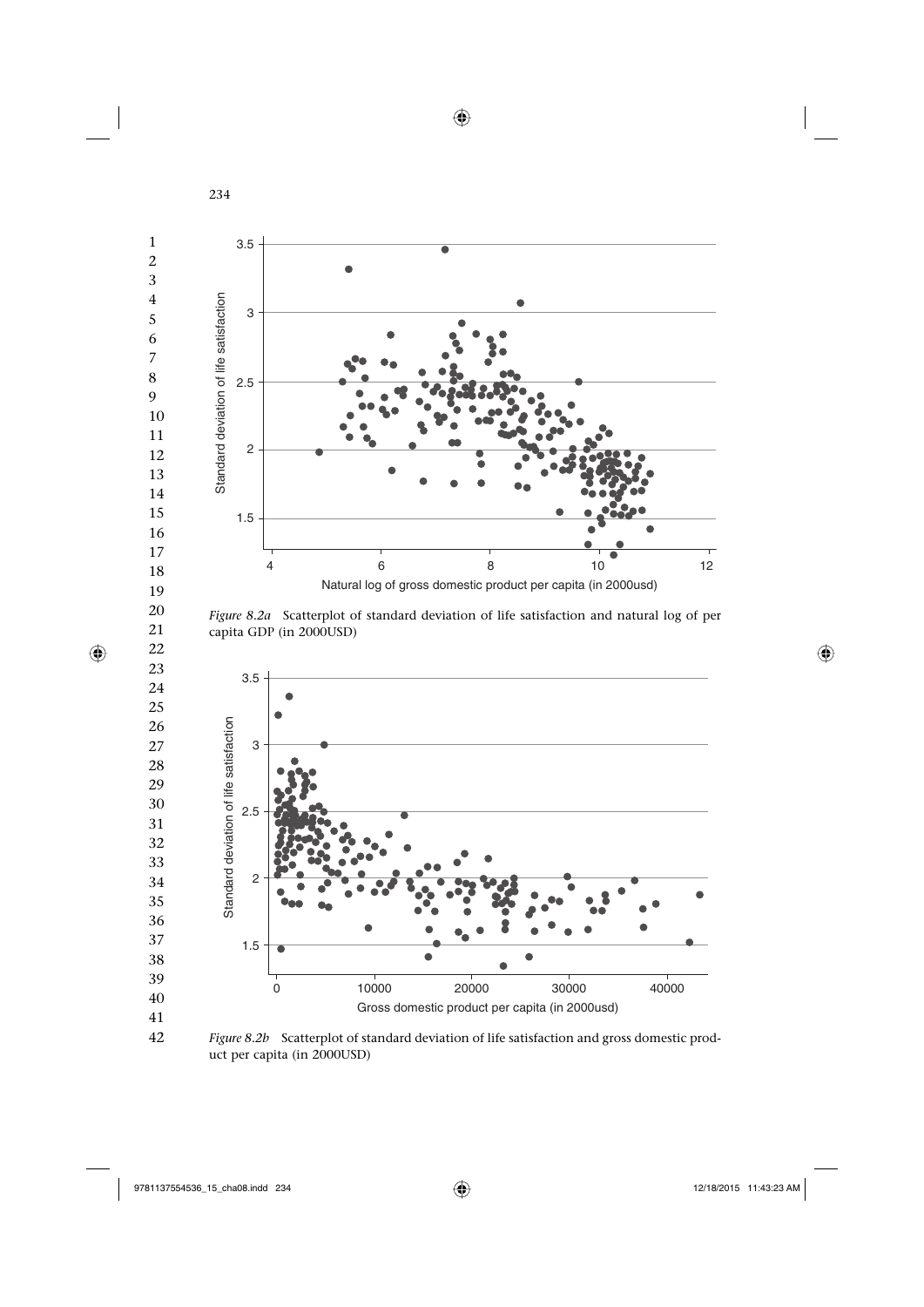characteristics for each *c*−*w* pair including mean LS, income inequality, mean age, and percent of respondents who are female, married, childless, unemployed, and not high school graduates.<sup>4</sup> Equation (1) is estimated using OLS using country fixed effects.

⊕

Estimating equation (1) without covariates, the coefficient on LGDPpc is negative and highly statistically significant, confirming the negative relationship between  $SD_{LS}$  and LGDPpc that is apparent in Figure 8.2a (Column 1 of Table 8.3). Column 2 shows that this finding is robust to adding income inequality (using the SD of reported income), mean LS, and the other regressors discussed above (results from the progressive addition of these regressors are shown in Table 8.4). The magnitude of the coefficient indicates that doubling GDPpc is associated with a 0.19 reduction in  $SD_{LS}$ , or a 9 percent (=0.19/2.14) reduction from mean  $SD_{LS}$ . This is equivalent to moving from 46th (Chile, SDLS=2.14) to 27th (New Zealand,  $SD_{LS}$ =1.95) in the SWB inequality ranking. The coefficient on income inequality is positive but statistically insignificant, which indicates that the negative relationship between  $SD_{LS}$  and GDPpc is not simply an artifact of a negative relationship between GDPpc and income inequality. Finally, the coefficient on mean LS is negative and statistically significant, indicating that as mean LS increases,  $SD_{LS}$  decreases. These results are not driven by the transition economies: Columns 3 and 4 of Table 8.3 show that the result is robust to, and indeed strengthened by, the exclusion of transition countries. 9 10 11 12 13 14 15 16 17 18 19 20 21 22



⊕

25 26

> *Table 8.3* Ordinary least square estimates of equation (1) where the dependent variable is the standard deviation of life satisfaction

|                                | All $(1)$   | All $(2)$  | Non-transition<br>countries (3) | Non-transition<br>countries (4) |
|--------------------------------|-------------|------------|---------------------------------|---------------------------------|
| LGDPpc                         | $-0.187***$ | $-0.192**$ | $-0.255***$                     | $-0.351***$                     |
|                                | (0.058)     | (0.082)    | (0.072)                         | (0.116)                         |
| Income inequality <sup>+</sup> |             | 0.024      |                                 | 0.019                           |
|                                |             | (0.033)    |                                 | (0.042)                         |
| Mean LS                        |             | $-0.085**$ |                                 | $-0.086*$                       |
|                                |             | (0.040)    |                                 | (0.052)                         |
| Includes:                      |             |            |                                 |                                 |
| Country fixed effects          | Yes         | Yes        | Yes                             | Yes                             |
| Other covariates $^{++}$       | No          | Yes        | N <sub>0</sub>                  | Yes                             |
| <b>Observations</b>            | 237         | 237        | 191                             | 191                             |
| Number of countries            | 93          | 93         | 80                              | 80                              |

Standard errors in parenthesis. 39

\*, \*\*, \*\*\* signifies  $p < 0.10$ , 0.05, 0.01, respectively. 40

<sup>+</sup> For each country-wave pair, the standard deviation of income.

++ For each country-wave pair, mean age; percent of respondents did not complete high school; and 41

percent of respondents who are female, married, not parents, and unemployed. 42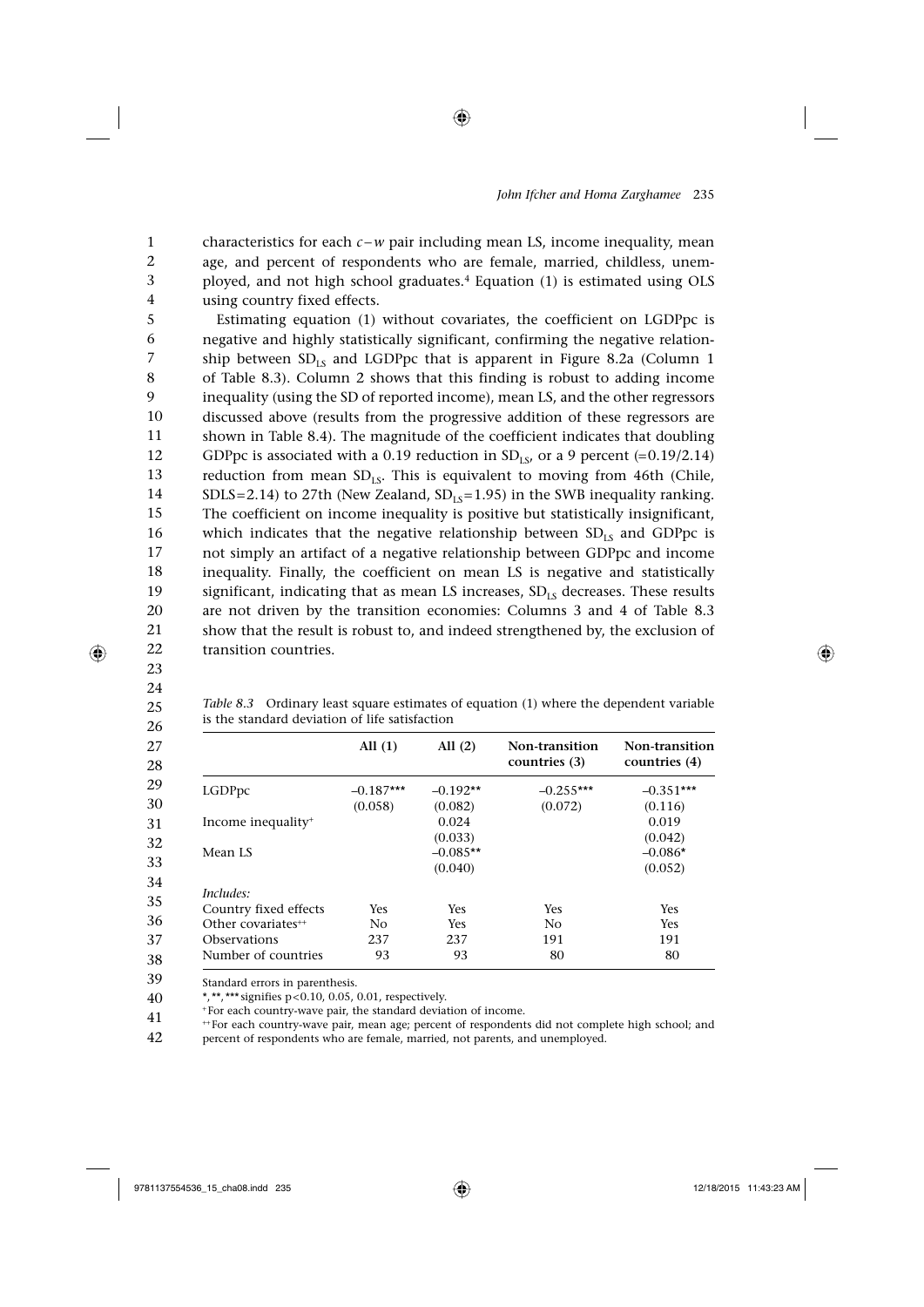$\bigoplus$ 

Table 8.4 Ordinary least square estimates of equation (1) where the dependent variable is the standard deviation of life satisfaction *Table 8.4* Ordinary least square estimates of equation (1) where the dependent variable is the standard deviation of life satisfaction

|                                                                         | All (1)                     | All $(2)$              | All (3)                                          | All (4)                                                                   | All (5)                                                                       | Non-transition<br>countries (6) | Non-transition<br>countries (7)                                               |
|-------------------------------------------------------------------------|-----------------------------|------------------------|--------------------------------------------------|---------------------------------------------------------------------------|-------------------------------------------------------------------------------|---------------------------------|-------------------------------------------------------------------------------|
| Log GDP per capita                                                      | $-0.157***$<br>(0.016)      | $-0.187***$<br>(0.058) |                                                  |                                                                           |                                                                               | $-0.255***$<br>(0.072)          |                                                                               |
| Income inequality <sup>+</sup>                                          |                             |                        | $-0.181***$<br>$(0.058)$<br>$0.045$<br>$(0.033)$ | $-0.130**$<br>$(0.061)$<br>$0.044$<br>$(0.032)$<br>$-0.084**$<br>$-0.037$ | $0.192**$<br>$0.082$<br>$0.024$<br>$0.033$<br>$0.065**$<br>$0.040$<br>$0.040$ |                                 | $-0.351$ ***<br>$(0.116)$<br>$(0.019)$<br>$(0.042)$<br>$(0.065)$<br>$(0.052)$ |
|                                                                         |                             |                        |                                                  |                                                                           |                                                                               |                                 |                                                                               |
| Mean <sub>LS</sub>                                                      |                             |                        |                                                  |                                                                           |                                                                               |                                 |                                                                               |
|                                                                         |                             |                        |                                                  |                                                                           |                                                                               |                                 |                                                                               |
| Includes:                                                               |                             |                        |                                                  |                                                                           |                                                                               |                                 |                                                                               |
| Country fixed effects                                                   |                             |                        |                                                  |                                                                           |                                                                               |                                 |                                                                               |
| Other covariates <sup>++</sup>                                          |                             |                        |                                                  |                                                                           |                                                                               |                                 |                                                                               |
| Observations                                                            | 22558                       | <b>ES 257</b><br>257   | <b>ES</b><br>237<br>23                           | <b>ES</b><br>237<br>93                                                    | Yes<br>Yes<br>237                                                             | <b>ESSE</b>                     | <b>Yes</b><br>29158                                                           |
| Number of countries                                                     |                             |                        |                                                  |                                                                           |                                                                               |                                 |                                                                               |
| hesis.<br>Standard errors in parent<br>*,**, *** signifies $p < 0.10$ , | , respectively<br>0.05, 0.0 |                        |                                                  |                                                                           |                                                                               |                                 |                                                                               |

 $\bigoplus$ 

 $^{+\mathrm{F}}$  For each country-wave pair, mean age; percent of respondents did not complete high school; and percent of respondents who are female, married, not parents, + For each country-wave pair, the standard deviation of income. and unemployed.

236

 $\mathbf{1}$ 

 $\bigoplus$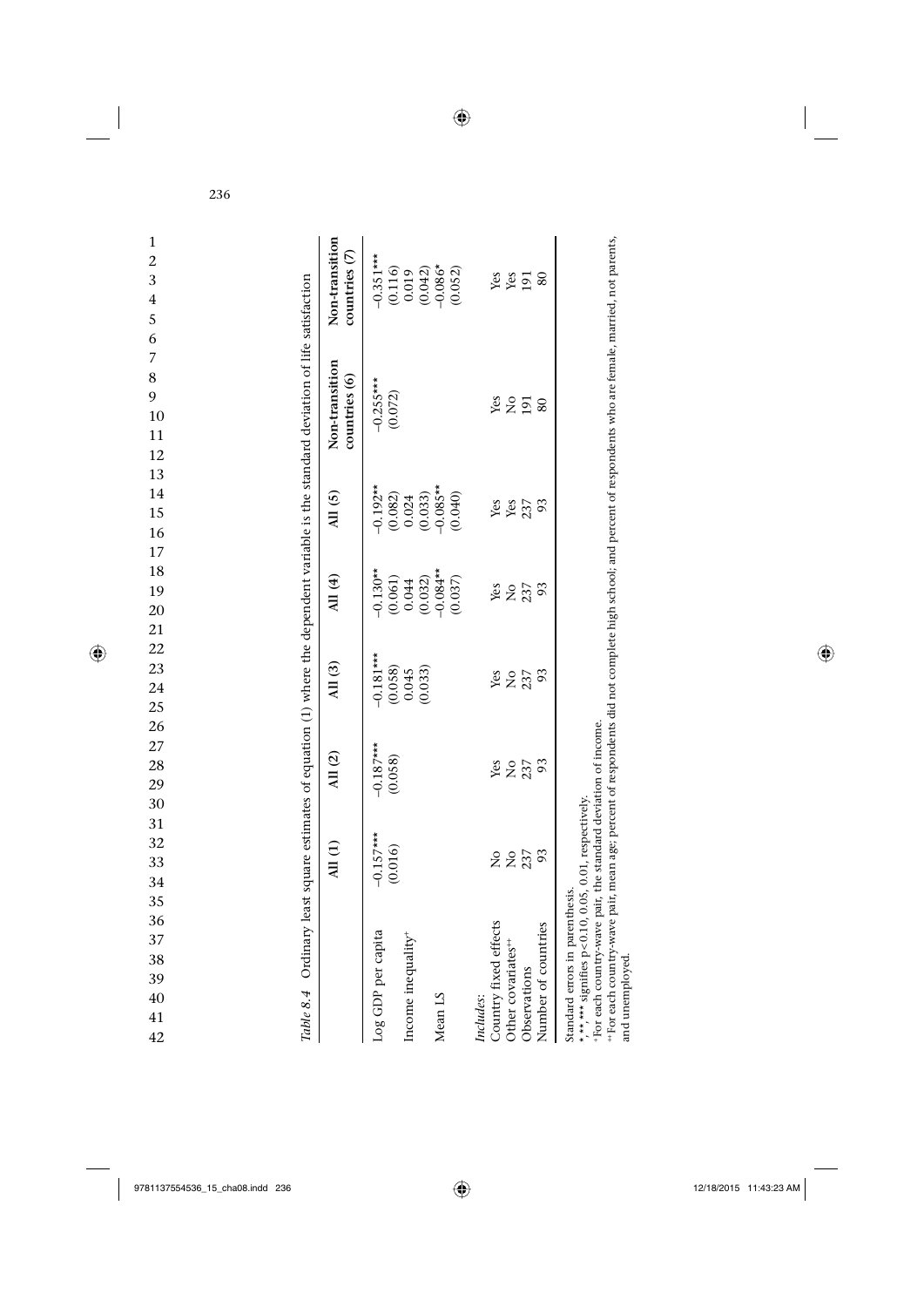The above analysis is repeated, using the 127 country-wave pairs with Gini information. Table 8.5 compares the coefficients on LGDPpc and income inequality using as measures of income inequality the SD of reported income (as in Table 8.3) and the country-wave Gini coefficient. While the restricted sample entails a loss of statistical power when other covariates are added (Columns 4 and 5 of Table 8.5), the coefficient on LGDPpc is stable across specifications (ranging from −0.225 to −0.314) and statistically significant in the absence of covariates (Columns 2 and 3). Thus the results appear robust to the choice of income-inequality metric. 1 2 3 4 5 6 7 8 9

⊕

To determine whether the decrease in  $SD<sub>1S</sub>$  associated with greater GDPpc results from fewer reports of "low LS" or "high LS," we estimate equation (1) with corresponding binary variables in place of  $SD_{c-w}^{LS}$ . Specifically, *Low LS*, equals one if LS equals 1, 2, 3, or 4, and zero otherwise, and *High LS* equals one if LS is 9 or 10, and zero otherwise. Higher GDPpc is associated with a statistically significant reduction in low LS. With country fixed effects and no other covariates, doubling GDPpc is associated with a 9.2 percentage point reduction in a respondent's likelihood of reporting low LS (Column 1 of Table 8.6). The corresponding specification shows no statistically significant relationship between GDPpc and high LS (Column 4). Next, in columns 2 and 5, we include the controls described above; importantly, these include mean LS, which is known to be a positive correlate of income in cross-sectional analysis. A noteworthy result emerges: now, higher GDPpc is associated with a statistically significant decrease in both low and high LS (Columns 2 and 5). 10 11 12 13 14 15 16 17 18 19 20 21 22 23 24



|                               | (1)         | (2)            | (3)            | (4)      | (5)      |
|-------------------------------|-------------|----------------|----------------|----------|----------|
| LGDPpc                        | $-0.305***$ | $-0.290**$     | $-0.314**$     | $-0.251$ | $-0.225$ |
|                               | (0.118)     | (0.122)        | (0.121)        | (0.182)  | (0.168)  |
| SD of reported income         |             | 0.026          |                | $-0.029$ |          |
|                               |             | (0.051)        |                | (0.063)  |          |
| Gini coefficient              |             |                | 0.003          |          | 0.001    |
|                               |             |                | (0.007)        |          | (0.009)  |
| Includes:                     |             |                |                |          |          |
| Country fixed effects         | Yes         | Yes            | Yes            | Yes      | Yes      |
| Other covariates <sup>+</sup> | No          | N <sub>0</sub> | N <sub>0</sub> | Yes      | Yes      |
| <b>Observations</b>           | 127         | 127            | 127            | 127      | 127      |
| Number of countries           | 69          | 69             | 69             | 69       | 69       |

Standard errors in parenthesis. 40

\*, \*\*, \*\*\* signifies  $p < 0.10$ , 0.05, 0.01, respectively.

<sup>+</sup> For each country-wave pair, mean LS, mean age, and percent of respondents who are female, married, not parents, unemployed, and not high school graduates. 41 42

25 26 27

⊕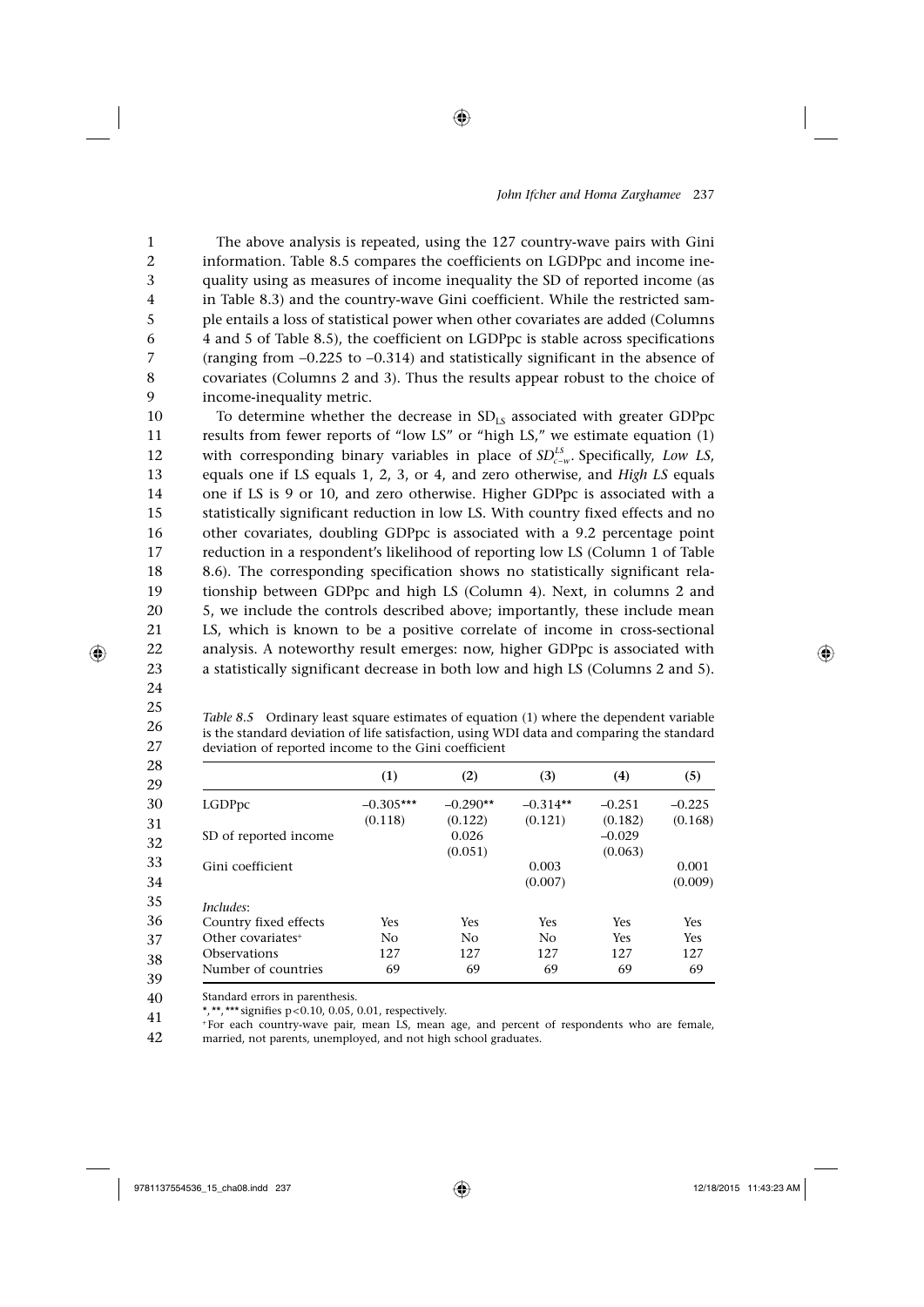|                                                                                                                                                                                             | $Low LS$ $(1)$ | Low LS $(2)$                                     | Non-transition<br>countries <sub>(3)</sub><br>Low LS | $\rm{High\;LS\; (4)}$                         | $High$ LS $(5)$                                 | Non-transition<br>countries(6)<br>High LS |
|---------------------------------------------------------------------------------------------------------------------------------------------------------------------------------------------|----------------|--------------------------------------------------|------------------------------------------------------|-----------------------------------------------|-------------------------------------------------|-------------------------------------------|
| LGDPpc                                                                                                                                                                                      | $-0.092***$    | $-0.026**$                                       | $-0.032**$                                           |                                               | $-0.060***$                                     | $-0.087***$                               |
|                                                                                                                                                                                             | (0.018)        | $\begin{array}{c} (0.011) \\ 0.009* \end{array}$ |                                                      | $\begin{array}{c} 0.015 \\ 0.019 \end{array}$ |                                                 |                                           |
| Income inequality <sup>+</sup>                                                                                                                                                              |                |                                                  | $(0.015)$<br>0.007<br>$(0.006)$<br>-0.113***         |                                               | $(0.019)$<br>$0.008$<br>$(0.008)$<br>$0.106***$ | $(0.028)$<br>0.010<br>0.010<br>0.120***   |
|                                                                                                                                                                                             |                | (0.005)                                          |                                                      |                                               |                                                 |                                           |
| Mean LS                                                                                                                                                                                     |                | $-0.124***$                                      |                                                      |                                               |                                                 |                                           |
|                                                                                                                                                                                             |                | (0.005)                                          | (0.007)                                              |                                               | (0.009)                                         | (0.013)                                   |
| Includes:                                                                                                                                                                                   |                |                                                  |                                                      |                                               |                                                 |                                           |
| S<br>Country fixed effect                                                                                                                                                                   | Yes            | Yes                                              | Yes                                                  | Yes                                           | Yes                                             | Yes                                       |
| Other covariates <sup>++</sup>                                                                                                                                                              | $\tilde{z}$    | Yes                                              | Yes                                                  | $\tilde{z}$                                   | $\frac{237}{237}$                               | Yes                                       |
| Observations                                                                                                                                                                                | 237            | 237                                              | 191                                                  | 237                                           |                                                 | 191                                       |
| Number of countries                                                                                                                                                                         | 93             | 93                                               | 80                                                   | 93                                            | 93                                              | 80                                        |
| Standard errors in parenthesis.                                                                                                                                                             |                |                                                  |                                                      |                                               |                                                 |                                           |
| *, **, *** signifies p<0.10, 0.05, 0.01, respectively.<br>"For each country-wave pair, the standard deviation of income.                                                                    |                |                                                  |                                                      |                                               |                                                 |                                           |
| $^{++}$ For each country-wave pair, mean age; percent of respondents did not complete high school; and percent of respondents who are female, married, not parents, $\,$<br>and unemployed. |                |                                                  |                                                      |                                               |                                                 |                                           |

 $\bigoplus$ 

238

 $\mathbf{1}$ 

 $\bigoplus$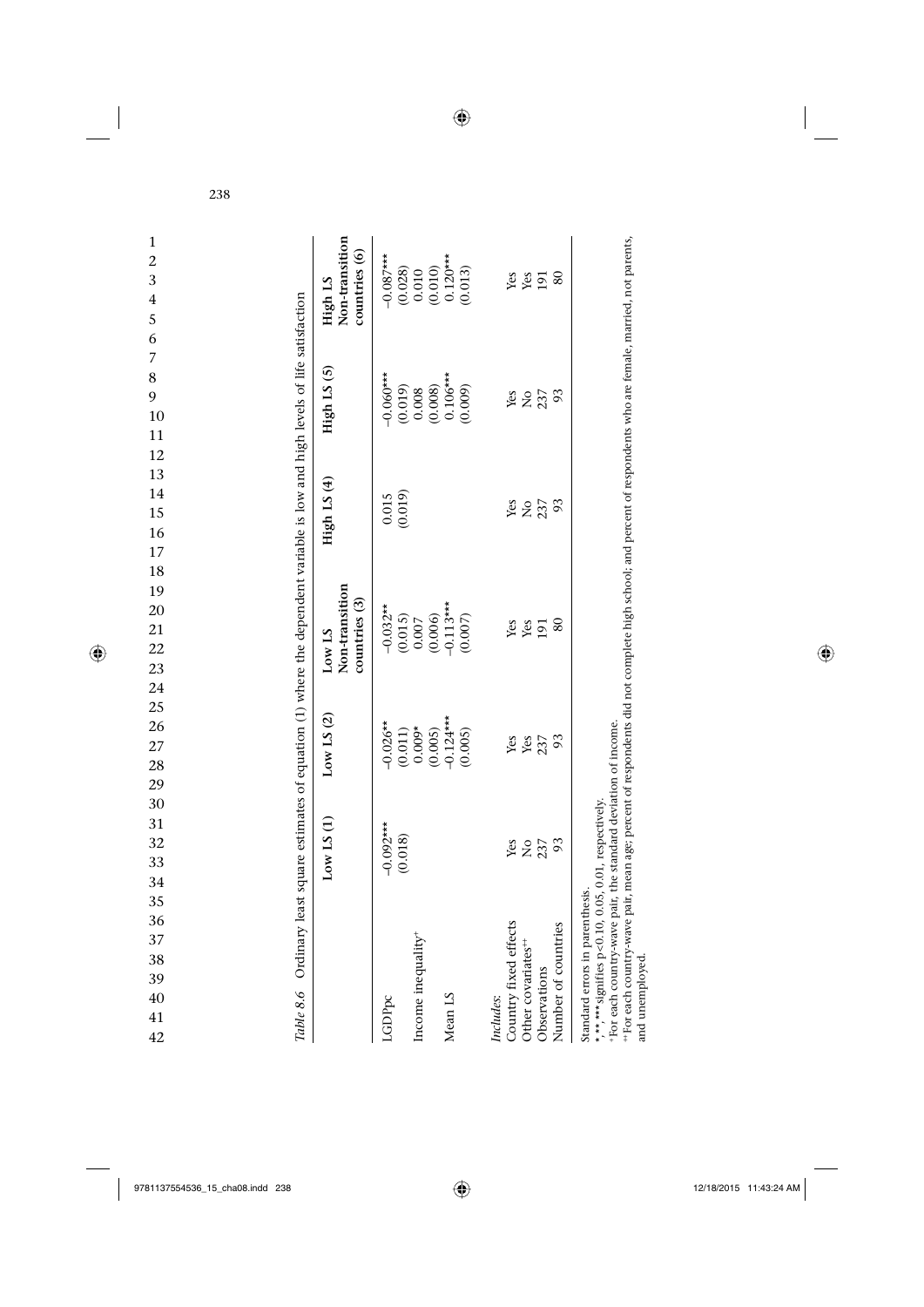Interestingly, as GDPpc increases, high LS decreases, indicating that after controlling for mean LS, high LS actually decreases with GDPpc. Excluding transition countries increases the magnitude of the LGDPpc coefficient (Columns 3 and 6), indicating that the pooled results are not driven by these countries. 1 2 3 4 5

♠

Finally, as shown in Table 8.7, restricting the sample to more developed countries, either the OECD countries or those countries with GDPpc greater than \$10,000 or \$20,000, increases the magnitude of the coefficient on LGDPpc. This indicates that the negative relationship between  $SD_{LS}$  and GDPpc is more negative for higher income countries. 9 10

#### **B Time series analysis** 12

6 7 8

11

⊕

The negative relationship between SWB inequality and income that is apparent in cross-sectional analysis may or may not persist in time series analysis. To investigate we examine the evolution over time of  $SD<sub>1s</sub>$  and GDPpc in individual countries. First we focus on countries with the longest time series, that is, the ten countries for which we have fives waves of LS data, providing a 22+ year time series for each: Argentina, Finland, Germany, Japan, Mexico, South Africa, Spain, Sweden, the United Kingdom, and the United States. Of these countries, all experience weakly increasing GDPpc over the time period. Figure 8.3 presents the time series of GDPpc and  $SD_{LS}$  for the United States. 13 14 15 16 17 18 19 20 21 22

*Table 8.7* Ordinary least square estimates of equation (1) where the dependent variable is the standard deviation of life satisfaction and sample is limited to OECD countries and also countries with high GDP per capita

|                                | OECD(1)     | OECD(2)     | Per capita<br>income ><br>\$10,000(3) | Per capita<br>income<br>\$10,000(4) | Per capita<br>income ><br>\$20,000(5) | Per capita<br>income ><br>\$20,000(6) |
|--------------------------------|-------------|-------------|---------------------------------------|-------------------------------------|---------------------------------------|---------------------------------------|
| Log GDP per capita             | $-0.200***$ | $-0.318**$  | $-0.214**$                            | $-0.448**$                          | $-0.388***$                           | $-0.530***$                           |
|                                | (0.066)     | (0.121)     | (0.086)                               | (0.157)                             | (0.101)                               | (0.171)                               |
| Income inequality <sup>+</sup> |             | 0.008       |                                       | 0.012                               |                                       | 0.044                                 |
|                                |             | (0.037)     |                                       | (0.049)                             |                                       | (0.051)                               |
| Mean LS                        |             | $-0.156***$ |                                       | $-0.299***$                         |                                       | $-0.222*$                             |
|                                |             | (0.048)     |                                       | (0.096)                             |                                       | (0.109)                               |
| Includes:                      |             |             |                                       |                                     |                                       |                                       |
| Country fixed effects          | Yes         | Yes         | <b>Yes</b>                            | Yes                                 | <b>Yes</b>                            | <b>Yes</b>                            |
| Other covariates <sup>++</sup> | No          | Yes         | No                                    | Yes                                 | N <sub>o</sub>                        | Yes                                   |
| Observations                   | 120         | 120         | 90                                    | 90                                  | 50                                    | 50                                    |
| Number of countries            | 34          | 34          | 32                                    | 32                                  | 21                                    | 21                                    |

Standard errors in parenthesis. 39

\*, \*\*, \*\*\* signifies  $p < 0.10$ , 0.05, 0.01, respectively. 40

<sup>+</sup> For each country-wave pair, the standard deviation of income.

'++ For each country-wave pair, mean age; percent of respondents did not complete high school; and percent of respondents who are female, married, not parents, and unemployed. 41 42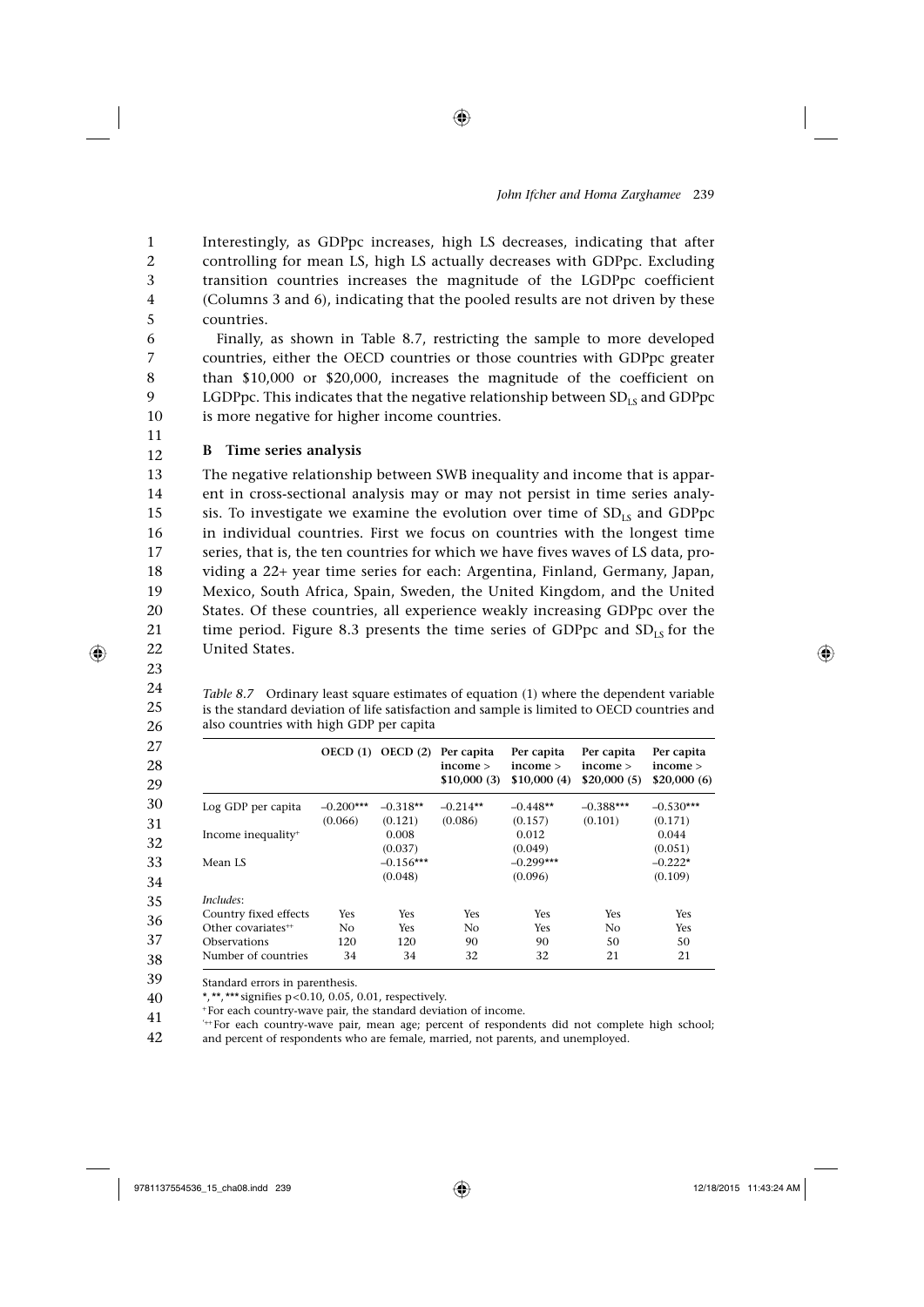



⊕

*Figure 8.3* Time-series of US standard deviation of life satisfaction and the natural log of per capita GDP, 1982–2006

We calculate the average annual percentage change in the  $SD_{LS}$  and  $GDPpc$ between the first and last observation for each country. For example,

$$
Avg\% \Delta SD_c^{LS} = \left(\frac{SD_{c,w=5}^{LS} - SD_{c,w=1}^{LS}}{SD_{c,w=1}^{LS}}\right) / \sqrt{q\arg\left(\frac{PD_{c,w=1}^{LS}}{P}\right) / q\arg\left(\frac{PD_{c,w=1}^{LS}}{P}\right) / q\arg\left(\frac{PD_{c,w=1}^{LS}}{P}\right) / q\arg\left(\frac{PD_{c,w=1}^{LS}}{P}\right) / q\arg\left(\frac{PD_{c,w=1}^{LS}}{P}\right) / q\arg\left(\frac{PD_{c,w=1}^{LS}}{P}\right) / q\arg\left(\frac{PD_{c,w=1}^{LS}}{P}\right) / q\arg\left(\frac{PD_{c,w=1}^{LS}}{P}\right) / q\arg\left(\frac{PD_{c,w=1}^{LS}}{P}\right) / q\arg\left(\frac{PD_{c,w=1}^{LS}}{P}\right) / q\arg\left(\frac{PD_{c,w=1}^{LS}}{P}\right) / q\arg\left(\frac{PD_{c,w=1}^{LS}}{P}\right) / q\arg\left(\frac{PD_{c,w=1}^{LS}}{P}\right) / q\arg\left(\frac{PD_{c,w=1}^{LS}}{P}\right) / q\arg\left(\frac{PD_{c,w=1}^{LS}}{P}\right) / q\arg\left(\frac{PD_{c,w=1}^{LS}}{P}\right) / q\arg\left(\frac{PD_{c,w=1}^{LS}}{P}\right) / q\arg\left(\frac{PD_{c,w=1}^{LS}}{P}\right) / q\arg\left(\frac{PD_{c,w=1}^{LS}}{P}\right) / q\arg\left(\frac{PD_{c,w=1}^{LS}}{P}\right) / q\arg\left(\frac{PD_{c,w=1}^{LS}}{P}\right) / q\arg\left(\frac{PD_{c,w=1}^{LS}}{P}\right) / q\arg\left(\frac{PD_{c,w=1}^{LS}}{P}\right) / q\arg\left(\frac{PD_{c,w=1}^{LS}}{P}\right) / q\arg\left(\frac{PD_{c,w=1}^{LS}}{P}\right) / q\arg\left(\frac{PD_{c,w=1}^{LS}}{P}\right) / q\arg\left(\frac{PD_{c,w=1}^{LS}}{P}\right) / q\arg\left(\frac{PD_{c,w=1}^{LS}}{P}\right) / q\arg\left(\frac{PD_{c,w=1}^{LS}}{P}\right) / q\arg\left(\frac{
$$

where *year<sub>c</sub>* is the number of years country,  $c$ , is in the time series. Figure 8.4 presents the scatterplot of these calculations for the ten countries that administered the WVS in all five waves. There appears to be a negative relationship, indicating that countries that experience the greatest average per-capita growth rate experience the greatest reduction in  $SD<sub>LS</sub>$ . 30 31 32 33 34

Regressing  $Avg\%ΔSD_c^{LS}$  on  $Avg\%ΔGDPpc_c$ , one finds a negative but statistically insignificant relationship (Column 1 of Table 8.8). However, the number of observations is small and there is one clear outlier, Finland (see Figure 8.4). Dropping Finland, one finds that the coefficient remains negative, grows in magnitude, and is statistically significant; this holds in the simple regression and with controls for the average annual percentage change in SD of reported income and mean LS (Columns 2 and 3). In summary, there is evidence that the countries that experience the greatest per capita economic growth also 35 36 37 38 39 40 41 42

⊕

9781137554536\_15\_cha08.indd 240 781137554536\_15\_cha08.indd 240 781137554536\_15\_cha08.indd 12/18/2015 11:43:24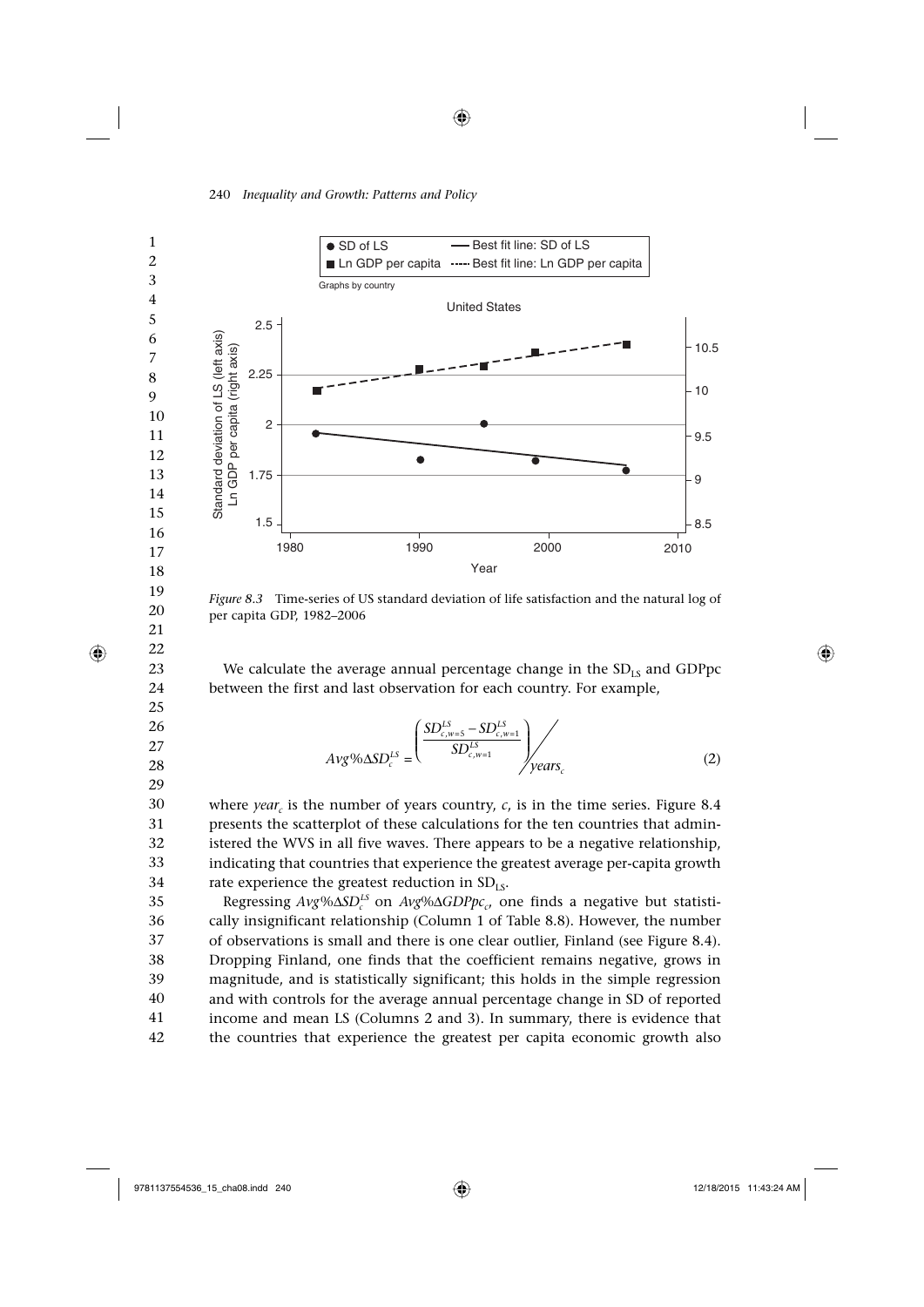

*Figure 8.4* Scatterplot of average annual percent change in standard deviation of life satisfaction and average annual percent change in per capita GDP for countries in five waves of WVS

*Table 8.8* Ordinary least squares estimates of regressing the average annual change in the standard deviation of life satisfaction on average annual per capita GDP growth

|                     | In $5$<br>waves $(1)$ | In 5 waves,<br>except<br>Finland (2) | In 5 waves,<br>except<br>Finland (3) | In $4+$ waves,<br>except China<br>and Korea (4) | In $4+$ waves,<br>except China,<br>and Korea (5) |
|---------------------|-----------------------|--------------------------------------|--------------------------------------|-------------------------------------------------|--------------------------------------------------|
| Avg%∆GDPpc          | $-0.235$              | $-0.319**$                           | $-0.315**$                           | $-0.164***$                                     | $-0.181***$                                      |
|                     | (0.142)               | (0.099)                              | (0.118)                              | (0.046)                                         | (0.049)                                          |
| Avg%∆Income         |                       |                                      | 0.306                                |                                                 | 0.054                                            |
| Inequality          |                       |                                      | (0.247)                              |                                                 | (0.034)                                          |
| Avg%∆Mean of LS     |                       |                                      | $-0.875*$                            |                                                 | $-0.414**$                                       |
|                     |                       |                                      | (0.391)                              |                                                 | (0.169)                                          |
| Number of countries | 10                    | q٨                                   | q٨                                   | 23                                              | $21^{\wedge}$                                    |

Standard errors in parenthesis. 32

 $*, **$ , \*\*\* signifies  $p < 0.10$ , 0.05, 0.01, respectively. 33

<sup>+</sup> For each country-wave pair, percent change from first to last wave. 34

^ Argentina (in 5 waves) and Hungary (in 4 waves) are dropped due to missing income inequality data. 35

36

⊕

experience the greatest decrease in  $SD_{LS}$ . The magnitude of the coefficient indicates that if GDPpc doubles, then  $SD_{LS}$  will decrease by 20-30 percent. This is equivalent to moving from 46th (Chile,  $SD_{LS} = 2.14$ ) to 6th (Switzerland,  $SD<sub>LS</sub>= 1.73$ ) in the SWB inequality ranking. 37 38 39 40

Broadening the analysis to include countries with at least four waves of LS data provides a 12+ year time series for 25 countries (additional countries 41 42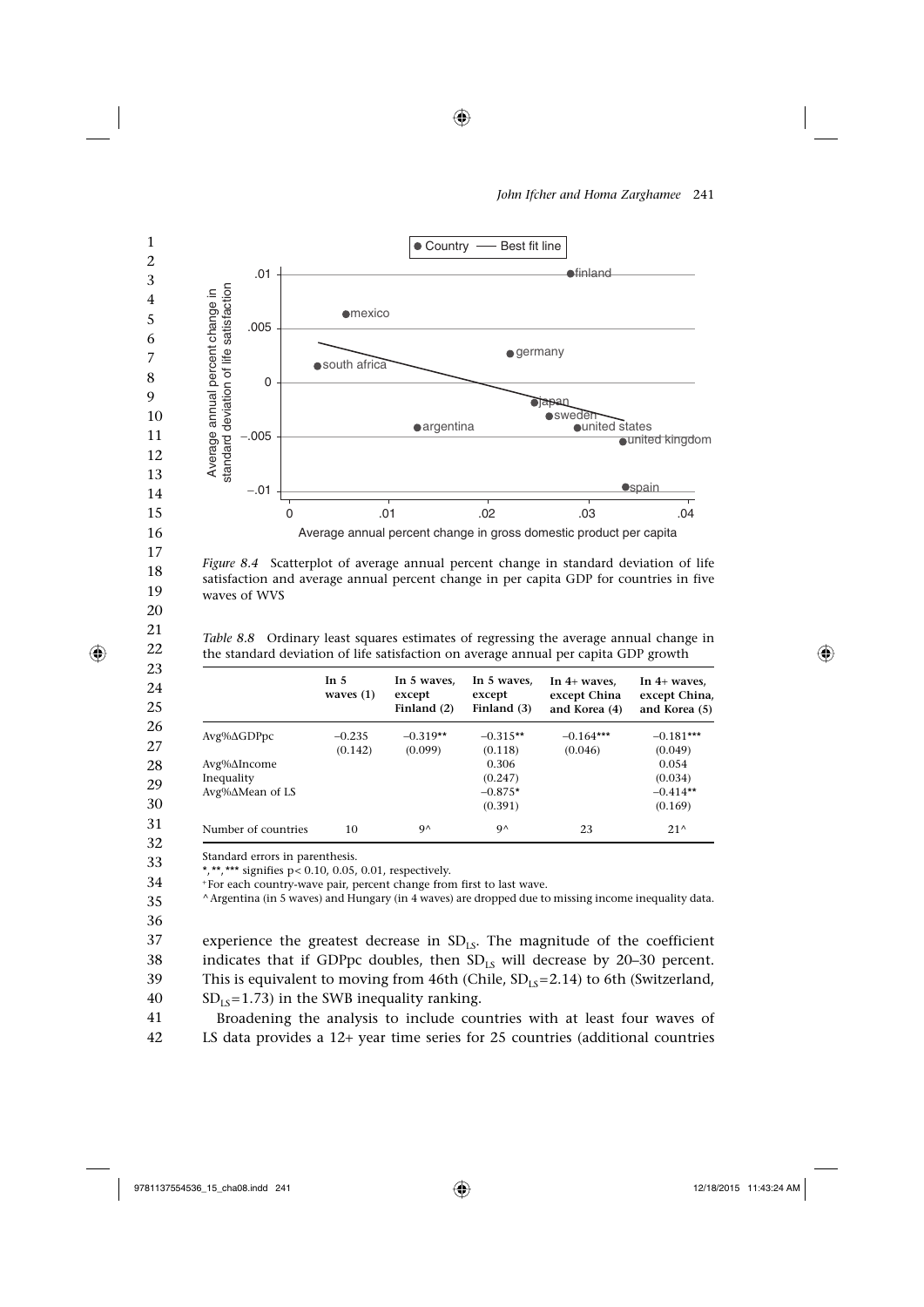include Bulgaria, Canada, Chile, China, France, Hungary, Italy, Korea (South), the Netherlands, Norway, Poland, Romania, Russia, Slovenia, and Turkey). Now there is a positive relationship between  $Avg\%ΔSD<sup>LS</sup>$  and  $Avg\%ΔGDPpc<sub>cf</sub>$ as illustrated with the solid line in Figure 8.5. However, there are two outliers, China and Korea, whose growth rates are each more than twice as large as the next fastest-growing economies. Dropping the greatest outlier, China, from the figure materially changes the best-fit relationship (long-dashed line, Figure 8.5) to a negative one. Further, if one drops Korea, the country with the next fastest growth rate, then the negative relationship becomes greater (short-dashed line, Figure 8.5). In the next section, we briefly discuss why unusually high growth rates may be associated with increased  $SD<sub>1s</sub>$ . 10 11

⊕

Regressing  $Avg\% \Delta SD_c^{LS}$  on  $Avg\% \Delta GDPpc_c$  for the countries in at least four waves of the WVS, one finds negative and statistically significant relationship with China and Korea excluded (Column 4 of Table 8.8). This result holds with the inclusion of controls for the average annual percent changes in both SD of reported income and mean LS. That is, excluding the two countries with the greatest economic growth rates, it appears that countries experiencing greater economic growth also experience greater decreases in  $SD<sub>1s</sub>$ . An alternative explanation, for which we have no statistically significant support,



*Figure 8.5* Scatterplot of average annual percent change in standard deviation of life satisfaction and average annual percent change in per capita GDP for countries in at least four waves of WVS

41 42

⊕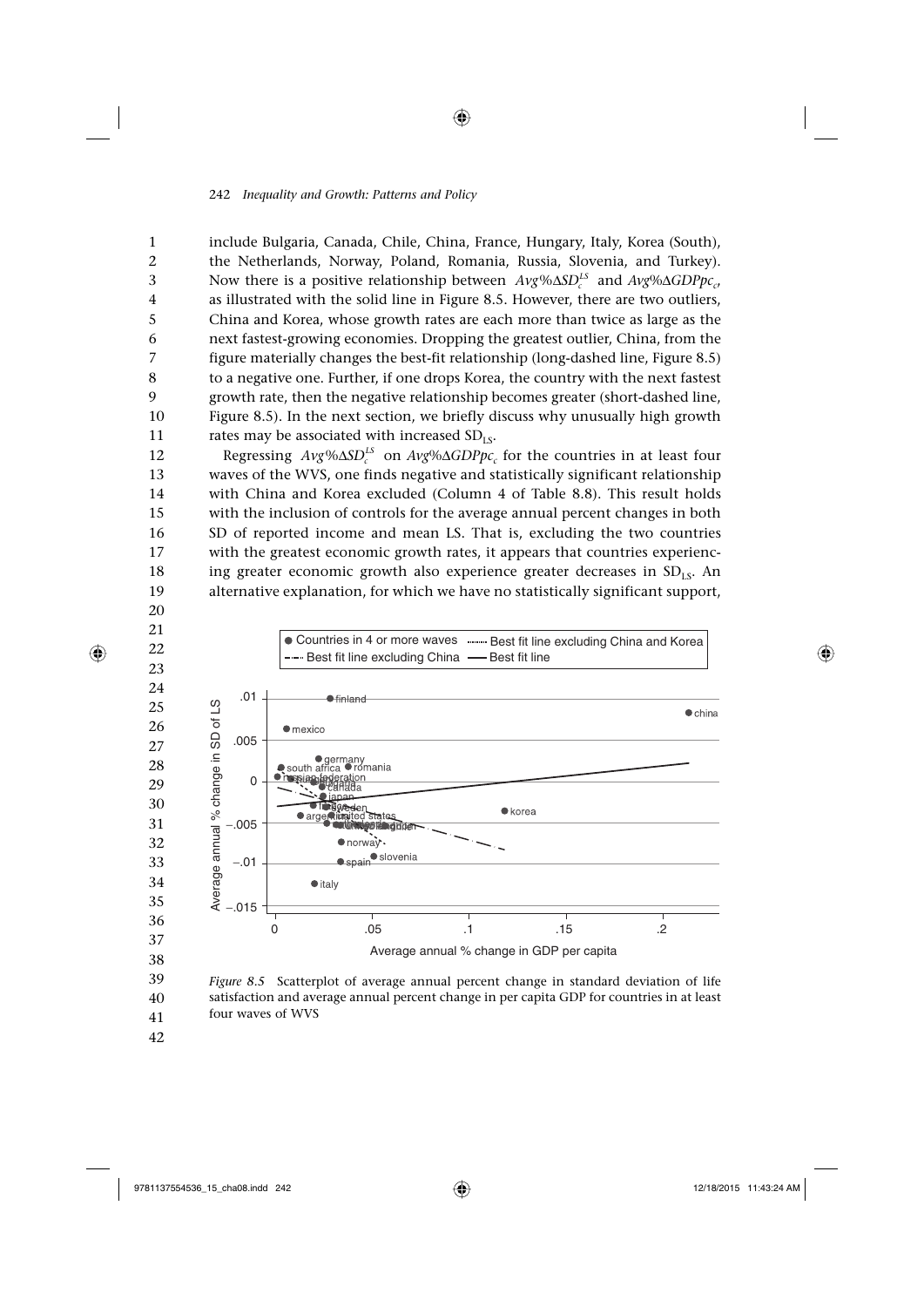is that, in time series, there is a U-shaped relationship between economic growth and changes in  $SD_{LS}$ , wherein China and Korea lie on the upwardsloping part of the U.

# **8.6 Discussion**

We present evidence that there is a negative relationship between SWB inequality and income in cross-sectional analysis; this result is stable regardless of the covariates included in the analysis. The results indicate that the doubling of income is associated with a 9 percent reduction in  $SD<sub>1S</sub>$ , our measure of SWB inequality, from the mean. There is also time series evidence that for most countries, greater economic growth rates will also be associated with greater declines in SWB inequality over time. The results indicate that doubling income is associated with a 20–30 percent decrease in SWB inequality. Interestingly, this pattern is contradicted for the two countries in the data set with the greatest economic growth rates: China and Korea. Perhaps, exceptional economic growth rates do not lead to decreasing SWB inequality over time, as such growth rates might cause large changes that affect citizens' SWB in disparate ways. Such a relationship is corroborated for China in Easterlin et al. (2012), which documents that those people in the bottom third of the income distribution were the most hard-hit by the reduced job security, and associated benefits thereof, entailed by SOE restructuring. 10 11 12 13 14 15 16 17 18 19 20 21 22

The decrease in SWB inequality associated with economic growth seems to be associated with a decrease in low LS. This contrasts sharply with the recent positive correlation of economic growth and income inequality. For example, the United States and the United Kingdom have each experienced well-documented increases in income inequality during recent periods of economic growth. In contrast, economic growth appears to be negatively associated with high LS. The investigation of why greater income is associated with a compression of the LS distribution – for example, hedonic adaptation (Di Tella, Haisken-De New, and MacCulloch 2010) and negative side effects of attaining increased income on the high-LS end of the distribution, and improved social safety nets at the low-LS end of the distribution – is left for future research. To this end, Easterlin (1995) illustrates the relationship between social safety nets and mean LS. 23 24 25 26 27 28 29 30 31 32 33 34 35

Because our results are for the most part consistent across cross-sectional and time series analyses, they do not present the challenge that the Easterlin paradox does. Our research also suggests that, despite the controversy the Easterlin paradox presents, there may be an additional benefit – insofar as SWB equality is desirable – associated with increased per capita income within a country: namely, decreasing SWB inequality. 36 37 38 39 40 41

42

◈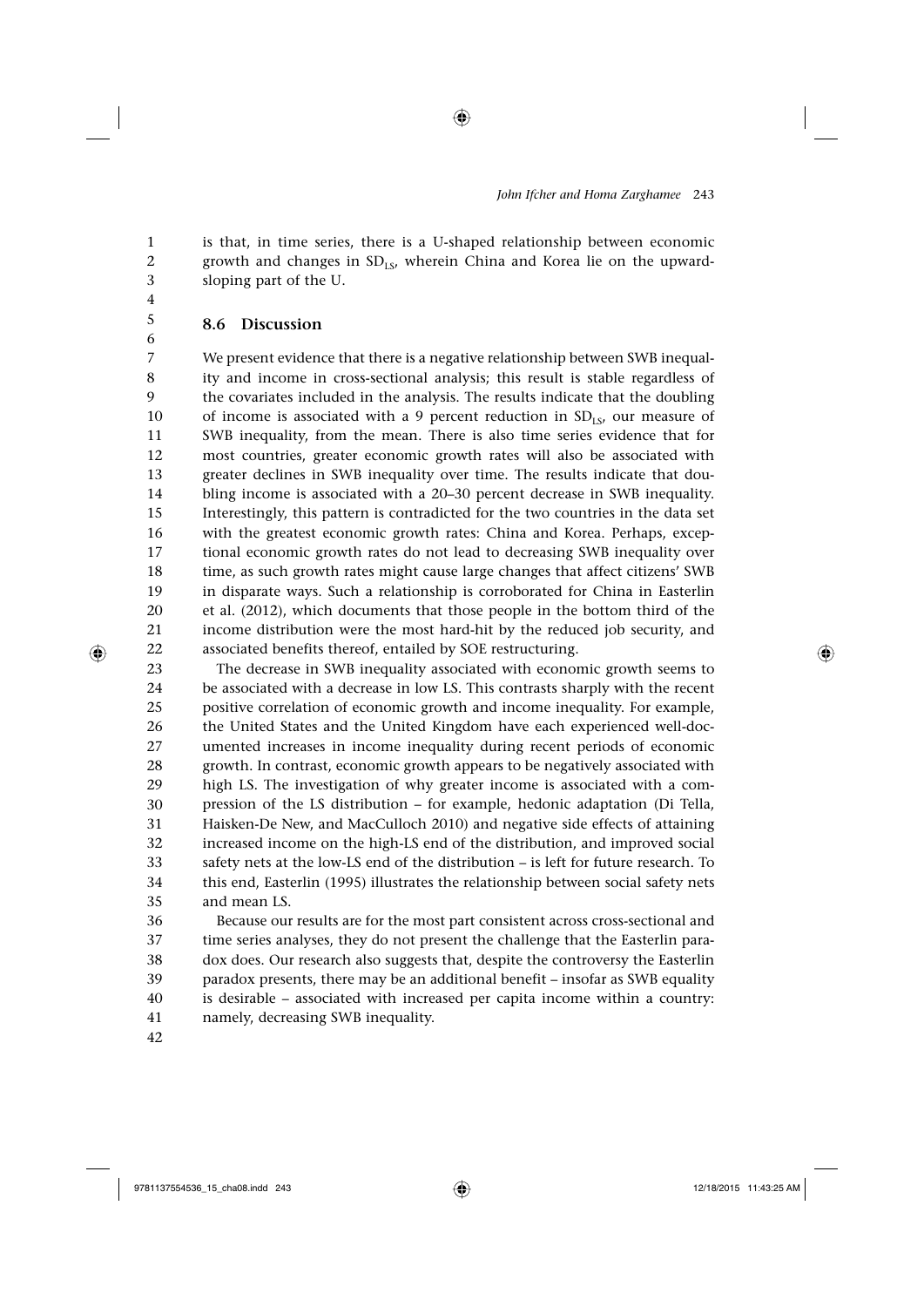### **Notes**

⊕

1. Clark, Flèche, and Senik (2012) was developed simultaneously and independently from this paper, on the same topic.

⊕

2. This article was published in a special issue of the Journal of Happiness Studies (volume 6, number 4), which includes four papers that focus on happiness inequality (Veenhoven 2005a; Kalmijn and Veenhoven 2005; Veenhoven and Kalmijn 2005; and Ott 2005). Veenhoven (2005b) introduces the series. The other three papers are more pertinent to methodology, one of which we cite in the data section.

3. Kalmijn and Veenhoven (2005) compare the effectiveness of eight SWB inequality measures, including a Gini coefficient, standard deviation, absolute mean difference, and inter-quartile range. After examining each statistic and empirically testing their sensitivity to various distributions, they determine that four statistics are adequate measures of SWB inequality, one of which is the standard deviation. Since the standard deviation is widely used and understood, we use it to measure SWB inequality.

4. To reduce omitted variable bias, it is standard to include these demographic controls when regressing mean-SWB on income, as they are well-documented correlates of SWB. Their inclusion here is to ensure that they are not driving any observed correlation between SWB-inequality and income. Excepting "percent married" in some specifications, they are not statistically significant determinants of SWB-inequality. The small existing literature on SWB-inequality often includes such demographic controls, but, to the authors' knowledge, nowhere has there been a systematic analysis of the relationship between them and SWB-inequality, and such an analysis is outside of the scope of this paper. Importantly, the paper's main results are robust to the inclusion of these controls.

### **References**

Atkinson, A.B. (1970) "On the Measurement of Inequality," *Journal of Economic Theory*, vol. 2, pp. 244–63.

- Clark, A.E., S. Flèche and C. Senik (2012) "The Great Happiness Moderation." Paper presented at the CEPREMAP-PSE-DIMeco Conference Happiness and Economic Growth: Lessons from Developing Countries, Paris, March 9.
- Diener E. and M.E.P. Seligman (2004) "Beyond Money: Toward an Economy of Wellbeing," *Psychol Sci Public Interest*, vol. 5, pp. 1–31.
- Di Tella, R.M., J. Haisken-De New and R. MacCulloch (2010) "Happiness Adaptation to Income and to Status in an Individual Panel," *J Econ Behav Organ*, vol. 76, pp. 834–52.

Easterlin, R.A. (1974) in P.A. David and M.W. Reder (eds), *Nations and Households in Economic Growth: Essays in Honor of Moses Abramowitz*. New York: Academic Press, pp. 89–125. 33 34 35

- Easterlin, R.A. (1995) "Will Raising the Incomes of All Increase the Happiness of All?," *J Econ Behav Organ*, vol. 27, pp. 35–47. 36
- Easterlin, R.A. (2012) "Life Satisfaction of Rich and Poor Under Socialism and Capitalism," *International Journal of Happiness and Development*, vol. 1, pp. 112–26. 37 38
- Easterlin, R.A. (2013) "Happiness, Growth, and Public Policy, 2 *Econ Inq*, vol. 51, pp. 1–15. Easterlin, R.A., L.A. McVey, M. Switek, O. Sawangfa and J.S. Zweig (2010) "The Happiness– 39
- Income Paradox Revisited," *Proc Natl Acad Sci U S A*, vol. 107, pp. 22463–8. 40
- Easterlin, R.A., R. Morgan, M. Switek and F. Wang (2012) "China's Life Satisfaction: 1990–2010," *Proc Natl Acad Sci U S* A, vol. 109, pp. 9775–80. 41 42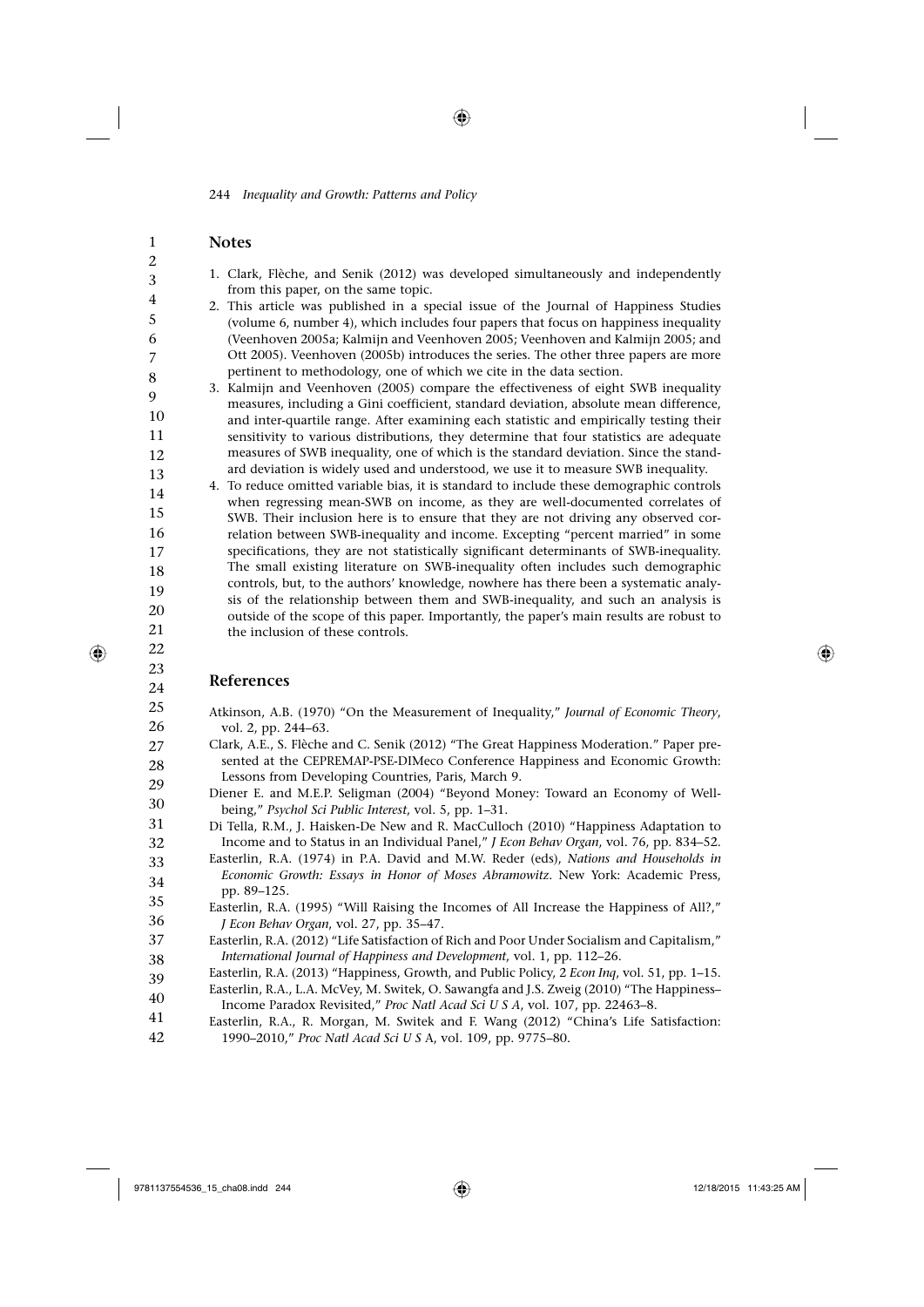| $\mathbf{1}$ | Easterlin, R.A. and O. Sawangfa (2010) "Happiness and Economic Growth: Does the                                                           |
|--------------|-------------------------------------------------------------------------------------------------------------------------------------------|
| 2            | Cross-section Predict Time Trends? Evidence from Developing Countries," in E. Diener,                                                     |
| 3            | J. Helliwell and D. Kahneman (eds), International Differences in Well-Being. Princeton,<br>NJ: Princeton University Press, pp. 162-212.   |
| 4            | Gastwirth, J.L. (1972) "The Estimation of the Lorenz Curve and Gini Index," Rev Econ                                                      |
| 5            | <i>Stat, vol.</i> 54, pp. 306-16.                                                                                                         |
| 6            | Gini, C (1921) "Measurement of Inequality of Incomes," Econ J, vol. 31, pp. 124-6.                                                        |
| 7            | Gottschalk, P. and T. Smeeding (1997) "Cross-national Comparisons of Earnings and<br>Income Inequality," J Econ Lit, vol. 35, pp. 633-88. |
| 8            | Kahneman, D. and A.B. Krueger (2006) "Developments in the Measurement of Subjective                                                       |
| 9            | Well-being," J Econ Perspect, vol. 20, pp. 3-24.                                                                                          |
| 10           | Kalmijn, W. and R. Veenhoven (2005) "Measuring Inequality of Happiness in Nations: In                                                     |
| 11           | Search for Proper Statistics," J Happiness Stud, vol. 6, pp. 357-96.                                                                      |
| 12           | Kuznets, S. (1955) "Economic Growth and Income Inequality," Am Econ Rev, vol. 45,                                                         |
| 13           | pp. 1-28.                                                                                                                                 |
| 14           | Lorenz, M.O. (1905) "Methods of Measuring the Concentration of Wealth," Publications                                                      |
| 15           | of the American Statistical Association, vol. 9, pp. 209-19.                                                                              |
| 16           | Ott, J. (2005) "Level and Inequality of Happiness in Nations: Does Greater Happiness of                                                   |
|              | a Greater Number Imply Greater Inequality in Happiness?," J Happiness Stud, vol. 6,                                                       |
| 17           | pp. 397-420.<br>Stevenson, B. and J. Wolfers (2008a) "Economic Growth and Subjective Well-being:                                          |
| 18           | Reassessing the Easterlin Paradox," Brookings Pap Econ Act, vol. 39, pp. 1-102.                                                           |
| 19           | Stevenson, B. and J. Wolfers (2008b) "Happiness Inequality in the United States," J Legal                                                 |
| 20           | Stud, vol. 37, pp. 533-79.                                                                                                                |
| 21           | Stevenson, B. and J. Wolfers (2013) "Subjective Well-being and Income: Is There Any                                                       |
| 22           | Evidence of Satiation?," Am Econ Rev: Papers and Proceedings, vol. 103, pp. 598-604.                                                      |
| 23           | Stiglitz, J.E., A. Sen, and J.-P. Fitoussi (2010) Mis-Measuring Our Lives. New York: The<br>New Press.                                    |
| 24           | Veenhoven, R (2005a) "Return of Inequality in Modern Society? Test by Dispersion of                                                       |
| 25           | Life-satisfaction Across Time and Nations," J Happiness Stud, vol. 6, pp. 457-87.                                                         |
| 26           | Veenhoven, R (2005b) "Inequality of Happiness in Nations," J Happiness Stud, vol. 6,                                                      |
| 27           | pp. 351–5.                                                                                                                                |
| 28           | Veenhoven, R. and W. Kalmijn (2005) "Inequality-adjusted Happiness in Nations:                                                            |
| 29           | Egalitarianism and Utilitarianism Married in a New Index of Societal Performance,"                                                        |
| 30           | J Happiness Stud, vol. 6, pp. 421-55.                                                                                                     |
| 31           | The World Bank World Development Indicators. Washignton, DC: The World Bank.                                                              |
|              | World Values Survey 1981-2008 Official Aggregate v.20090901, 2009. World Values                                                           |
| 32           | Survey Association (www.worldvaluessurvey.org). Aggregate File Producer: ASEP/JDS,                                                        |
| 33           | Madrid.                                                                                                                                   |
| 34           |                                                                                                                                           |
| 35           |                                                                                                                                           |
| 36           |                                                                                                                                           |
| 37           |                                                                                                                                           |
| 38           |                                                                                                                                           |
| 39           |                                                                                                                                           |
| 40           |                                                                                                                                           |
| 41           |                                                                                                                                           |
| 42           |                                                                                                                                           |
|              |                                                                                                                                           |

 $\bigoplus$ 

 $\bigoplus$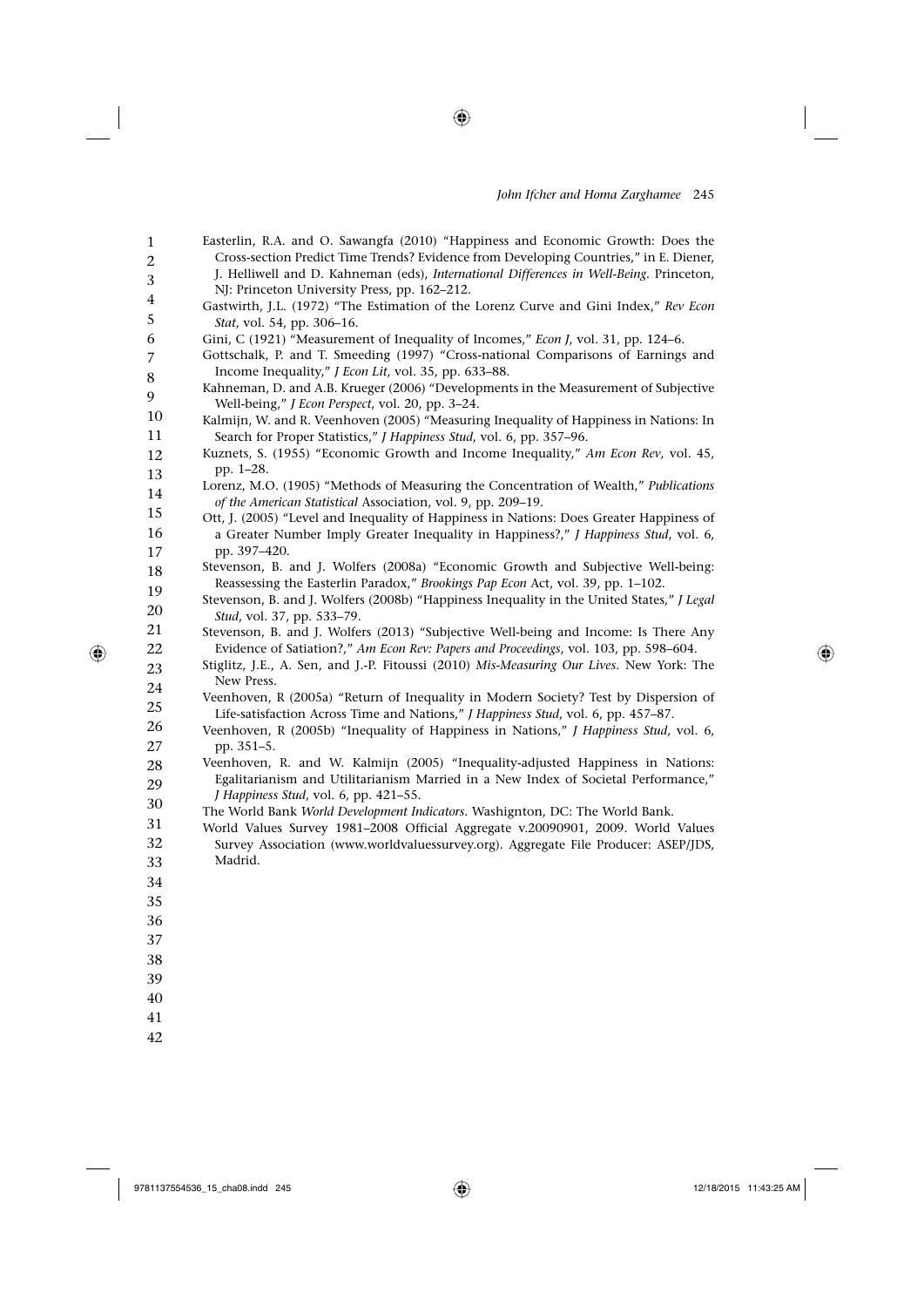# Why Focus on Subjective Wellbeing Inequality? Comments on "Inequality of Happiness: Evidence of the Compression of the Subjective Well-being Distribution with Economic Growth"

*Murray Leibbrandt University of Capetown*

Spawned by Easterlin, there is a large literature on the relationship between levels of income and levels of subjective wellbeing (SWB) and between economic growth and changes in SWB. This corpus reveals a positive relationship between levels of income and levels of SWB. But the positive relationship disappears when looking at the changes in income and changes in SWB. This is the Easterlin paradox and it has piqued the interest of the research community. Why? The positive relationship between levels of income and levels of SWB is unsurprising, but if it is very strong, it could be seen as supporting the idea that income and SWB are substitute measures of wellbeing or development. Such an idea would bewilder any microeconomist for whom income represents the budget constraint and SWB represents utility. To give one example of this framework in action: the work on the non-pecuniary costs of unemployment examines the relationship between SWB and unemployed, controlling for income. Such an idea would also bewilder development economists trained in the capabilities approach to development. Income is one enabler in achieving capabilities, albeit an important one in any market economy. Or, to give this statement its dynamic expression, GDP growth is only one component of development.

The fact that the cross-sectional and time series relationships reverse is, by definition, a paradox. But the fact this affirms a complicated relationship, even at the macro-level, between wellbeing and income is unsurprising and even comforting to development economists. Indeed, perhaps the most useful aspect of this corpus has been in pushing on from these empirical findings to uncover the particularly important impactors of mean SWB and changes in SWB, controlling for mean income or for growth. 33 34 35 36 37 38 39 40

The paper under discussion seeks to make a particular contribution to this literature. It moves away from an interrogation of the drivers of mean SWB and

41 42

⊕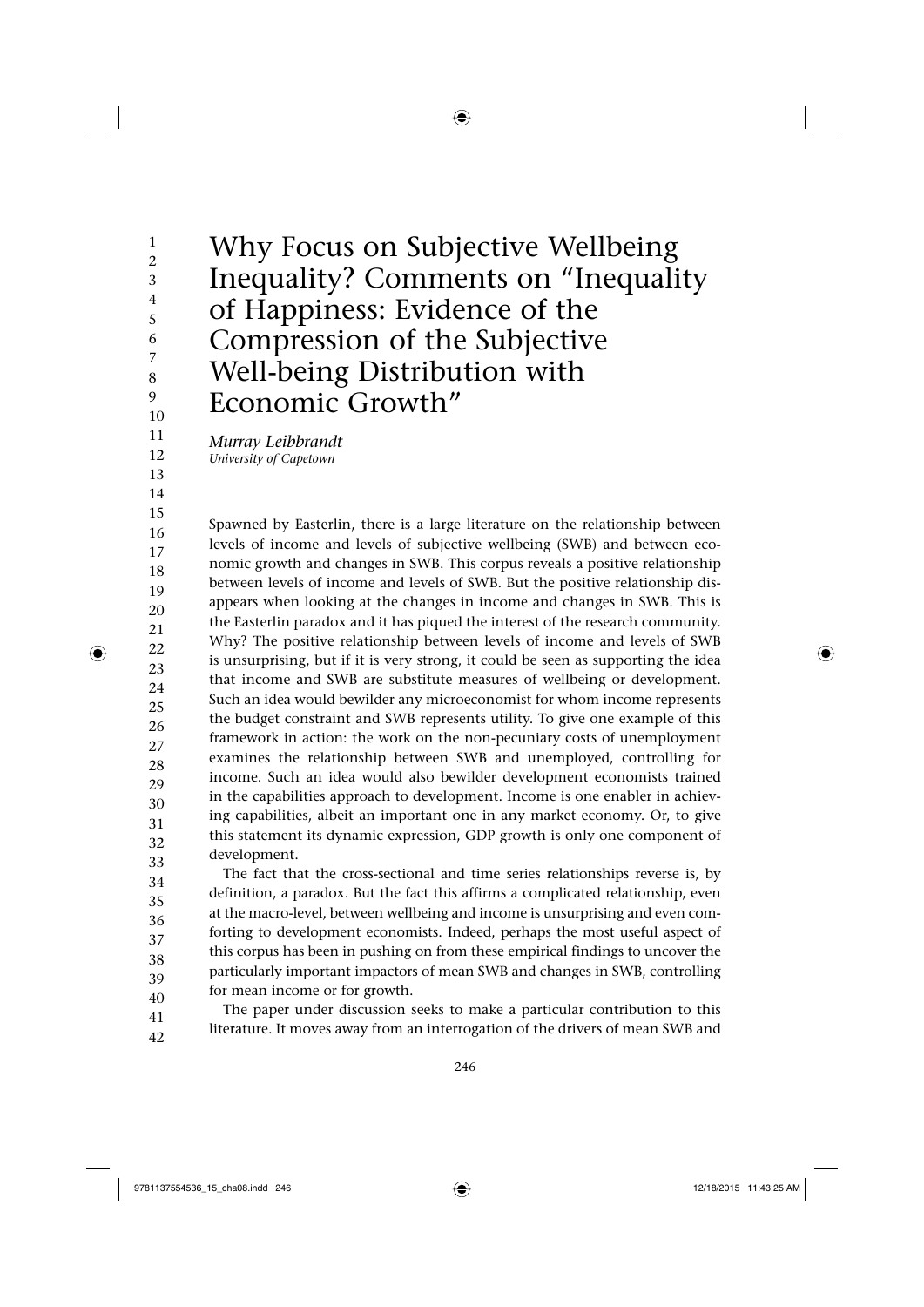### *Murray Leibbrandt* 247

its change to a focus on the inequality of SWB and its change and how these relates to GDP or the growth of GDP. In line with the first part of the Easterlin literature, the authors find that a doubling of income is associated with a noticeable (9 percent) reduction from its mean in the standard deviation of SWB. Moreover, the negative relationship between the inequality of SWB and the level of per capita GDP (GDPpc) strengthens for higher-income countries. There might be evidence of non-linearities but, unlike the microeconomics literature on happiness, they are not indicative of diminishing SWB returns to GDPpc. Importantly, when turning to the time series estimates of growth, the Easterlin paradox does not manifest. Consistent with the cross-sectional evidence, positive growth is associated with declines in SWB inequality and greater growth rates are associated with greater annual average declines in SWB inequality. 1 2 3 4 5 6 7 8 9 10 11 12 13

♠

The authors conclude in the following way:

Because our results are for the most part consistent across these two analyses, they do not present the challenge that the Easterlin paradox does. Our research also suggests that, despite the controversy the Easterlin paradox presents, there may be an additional benefit from increasing per capita income within a country: namely, decreasing SWB inequality.

This is quite tame. Certainly, the authors cannot be accused of overstating the importance of their research. They are clear that they see their core contribution as an empirical one; namely, a careful, best-practice replication of the Easterlin corpus but examining inequality of SWB rather than mean SWB. They are successful in this endeavour. Is this valuable? The best-case scenario is one in which these stylised facts stimulate debates and a flourishing research agenda as happened with the Easterlin paradox.

But I feel that the authors could be more proactive in motivating the importance of this approach. For my taste, they are too narrow and understated in the way that they frame the paper and discuss the results. In terms of framing, we are missing a discussion right up front as to why we would want to put inequality of SWB on the left-hand side of an Easterlin-type model in either its cross-sectional or time series versions. There are alluring reasons. Surely an index of the diversity of SWB in a country is potentially a more inclusive or encompassing proxy for a society's wellbeing or experience of development than mean SWB? Earlier I referred to the importance of the Easterlin paradox in terms of its affirmation that development is more than growth. Mean SWB is unlikely to be adequate in capturing this texture of growth. The inequality of SWB would seem to be first-order dominant as an indicator capturing the fact that there are winners and losers in every growth process. Here one thinks about the Kuznets curve literature. The reason why development economists 29 30 31 32 33 34 35 36 37 38 39 40 41 42

⊕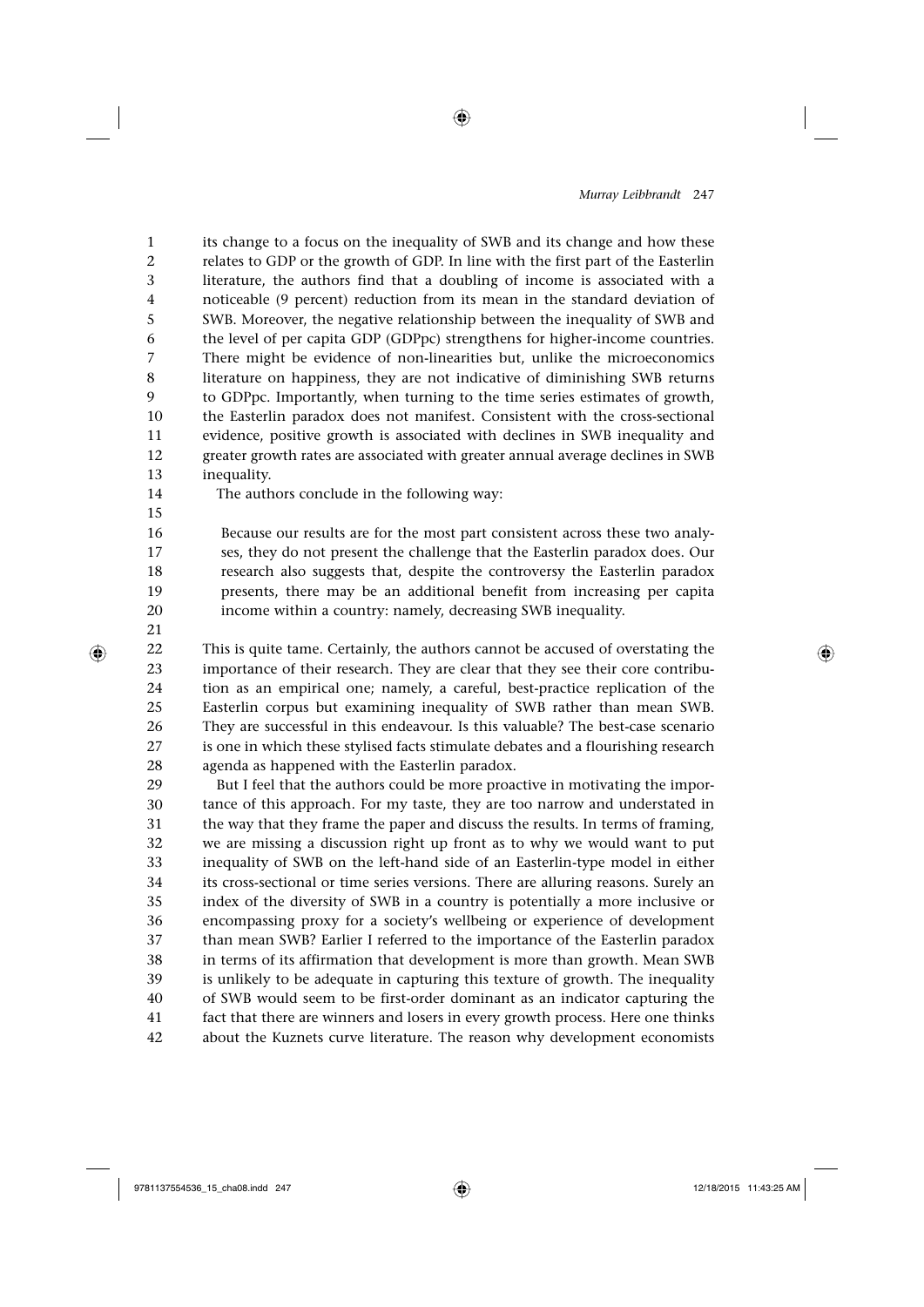have invested so much time looking at the relationship between income inequality and economic growth is that this provides a canvas on which to document and understand the economic transformations that unfold as part of the process of economic growth. One can argue that the relationship between the inequality of SWB and economic growth is an alluring canvas too.

♠

Perhaps I overstate in order to compensate for the understatement by the authors. Nonetheless I am comfortable using my comments to strengthen the case that there is a point to all of this careful data work and that this is an interesting and potentially important line of inquiry. If one is prepared to dig around a little in the paper, a fair amount of interesting evidence is presented to add to this case. 10 11

The authors themselves give a cogent example to back up my comparison with the Kuznets curve debates. They remind us of the contrast between the negative correlation between growth and inequality of SWB and recent evidence from the globalised world of the positive correlation between growth and income inequality. These orthogonal findings make it clear that the inequality of SWB is picking up something substantively different from income inequality. The modelling work in the paper pushes this point further. Income inequality is included as a control variable in nearly all specifications. The most important point for the authors is the fact that this control does not change the sign or the significance of the coefficient on income or growth. For me it is at least as important that the coefficient on income inequality is statistically insignificant in all cases. At one level this seems implausible. One would think that socio-economic polarization would impact the inequality of SWB independently of mean income or of growth. But the data work is careful and the result cannot be set aside. We are prodded to think hard about what might be going on in the relationship between the inequality of SWB and the inequality of income controlling for income. 12 13 14 15 16 17 18 19 20 22 23 24 25 26 27 28

Aside from inequality, there are other interesting controls that are included in the cross-sectional estimates. These include mean SWB, age and the percentage of respondents who are female, married, childless, unemployed, and not high school graduates. Again, these controls are motivated as a standard set of controls from the SWB literature. However, the shift to a focus on the inequality of SWB is substantive and I would have preferred a stronger motivation in this context. At the technical level, it seems to me that mean SWB is crucial in ensuring that this analysis of the inequality of SWB is not unwittingly picking up level effects. More substantively, there are many interesting controls that resonate loosely with the empirical literature on the microeconomics of happiness and seem to belong in an equation explaining the inequality of SWB. But do they belong and, aside from the fact that they have no impact on the income coefficient, what can we learn from their estimated effects? Perhaps their impact is mopped up already by the inclusion of the level of SWB on the right-hand side? 29 30 31 32 33 34 35 36 37 38 39 40 41 42

21